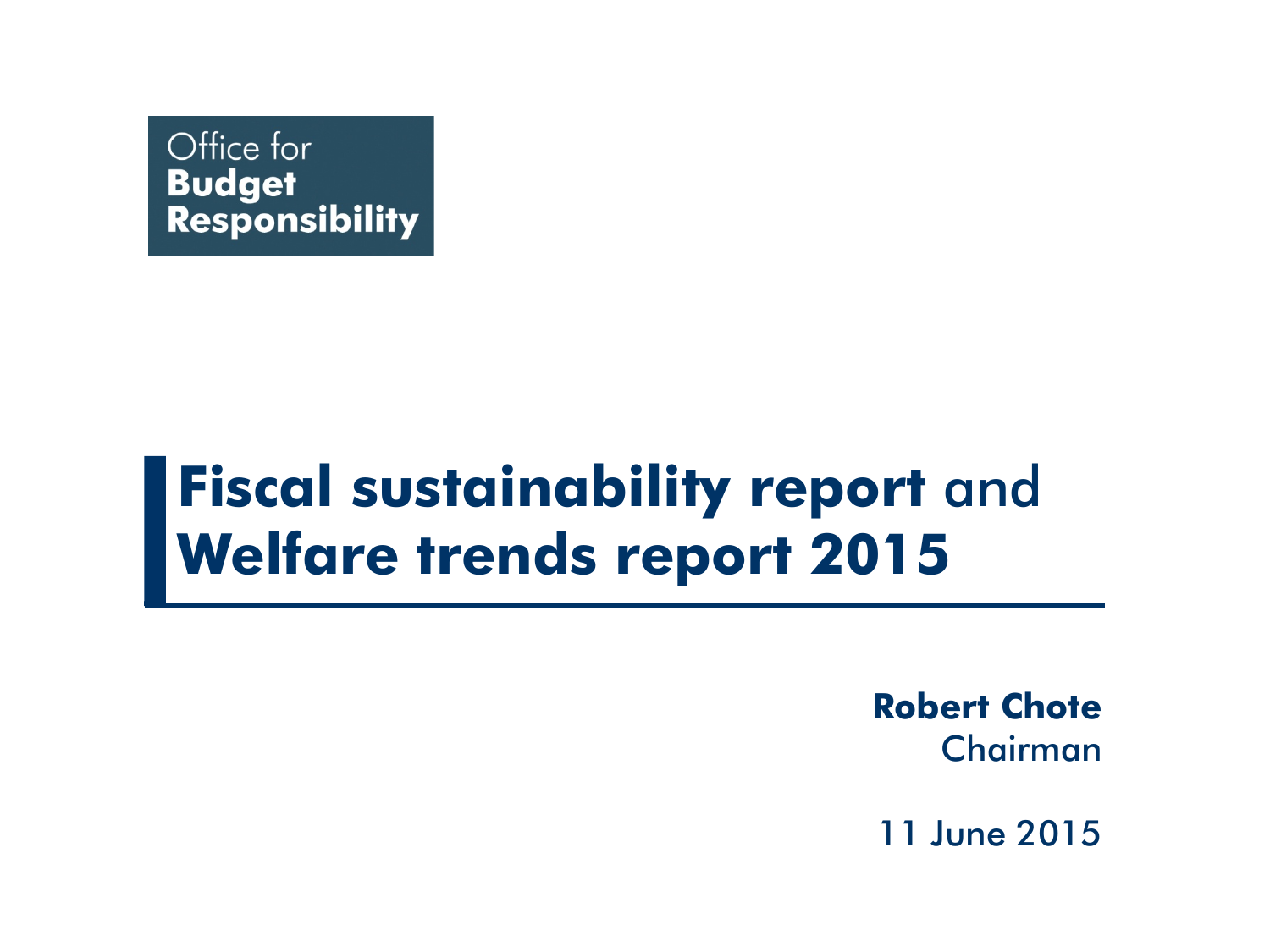# **Outline of presentation**

#### • **Fiscal sustainability report**

- Summary of long term projections
- Balance sheet: crisis legacy and spending pressures
- Outlook for North Sea oil and gas revenues

### • **Welfare trends report**

- Summary of welfare spending
- Risks in medium term projections
- UK spending in international context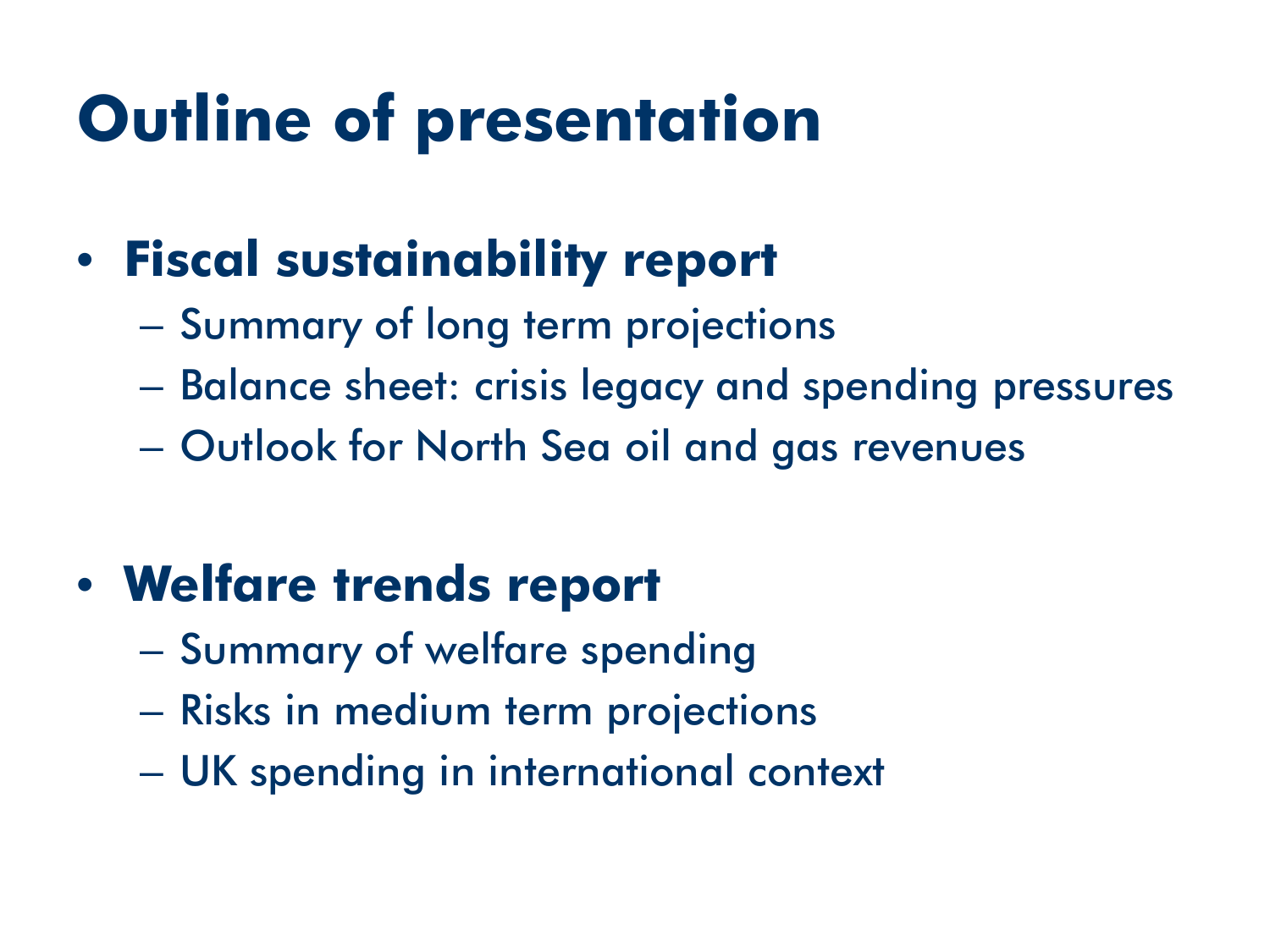# **FSR long-term projections**

- Broad brush 50-year projections, not precise forecasts
- Based on 'unchanged policy': not always easy to define
- First 5 years consistent with March *EFO* forecast
- Focus beyond the current fiscal consolidation

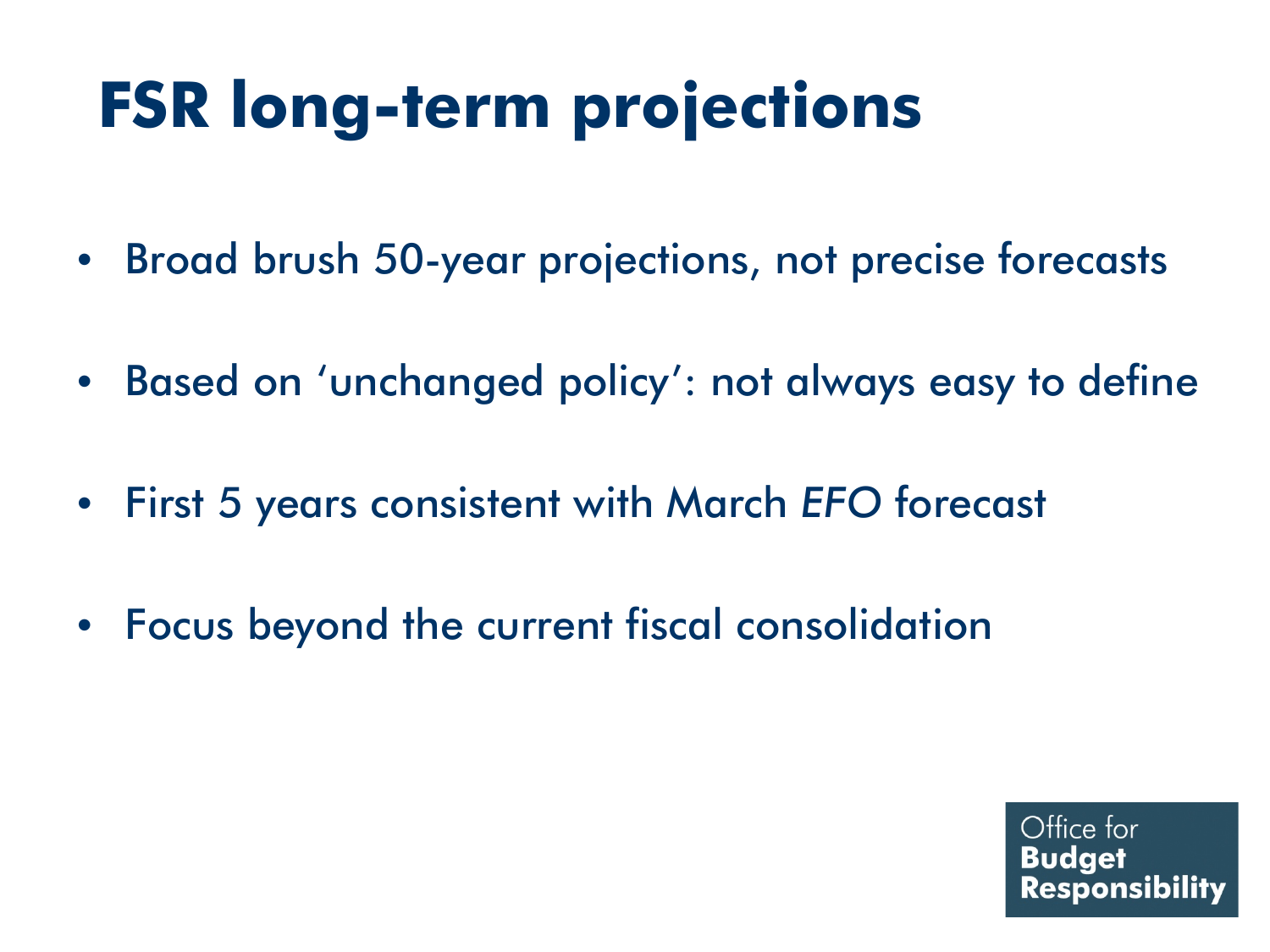## **The ageing population**

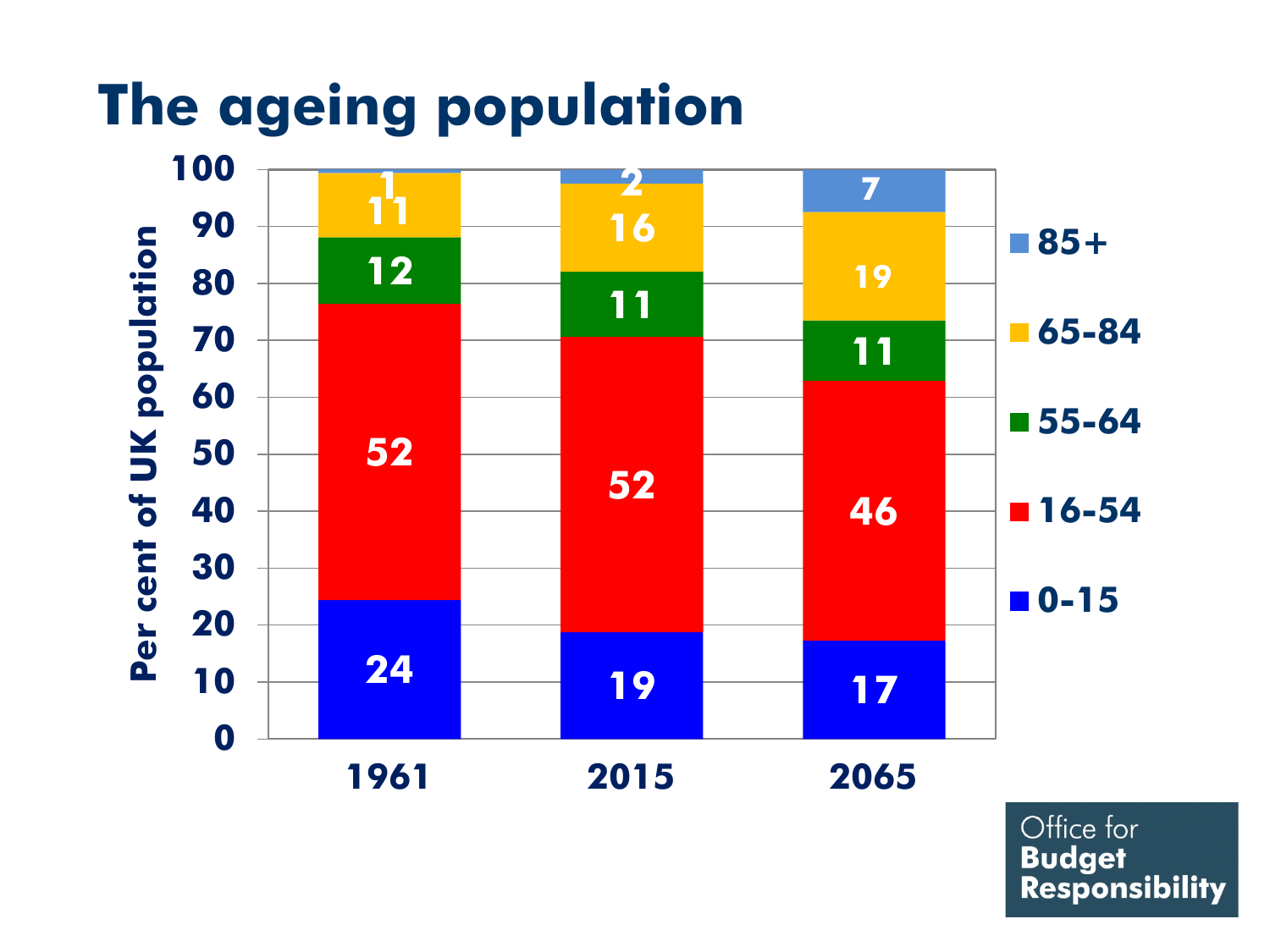## **Impact of higher inward migration**



**Budget Responsibility**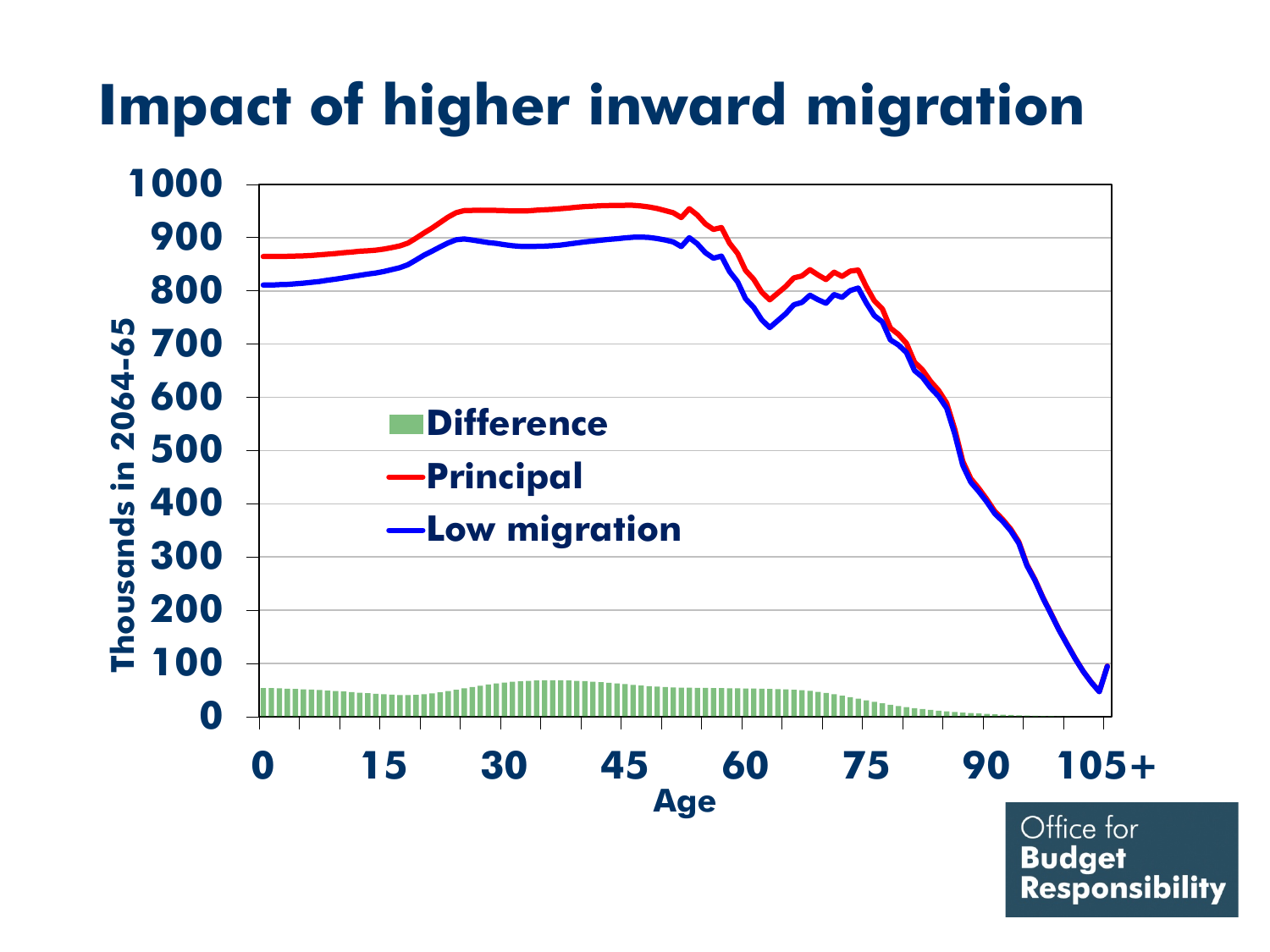#### **Revenues and public spending by age**

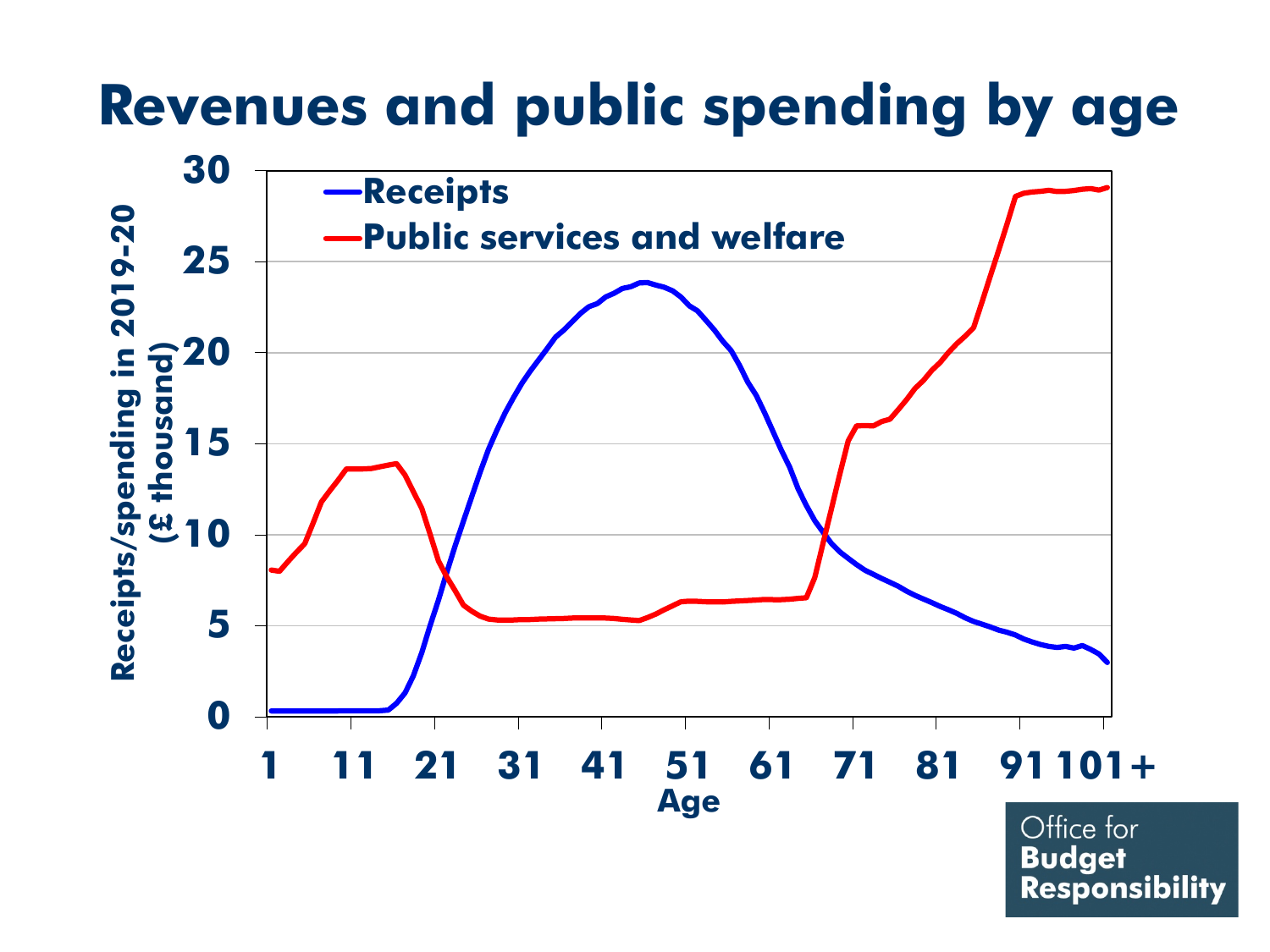## **Revenue and spending projections**

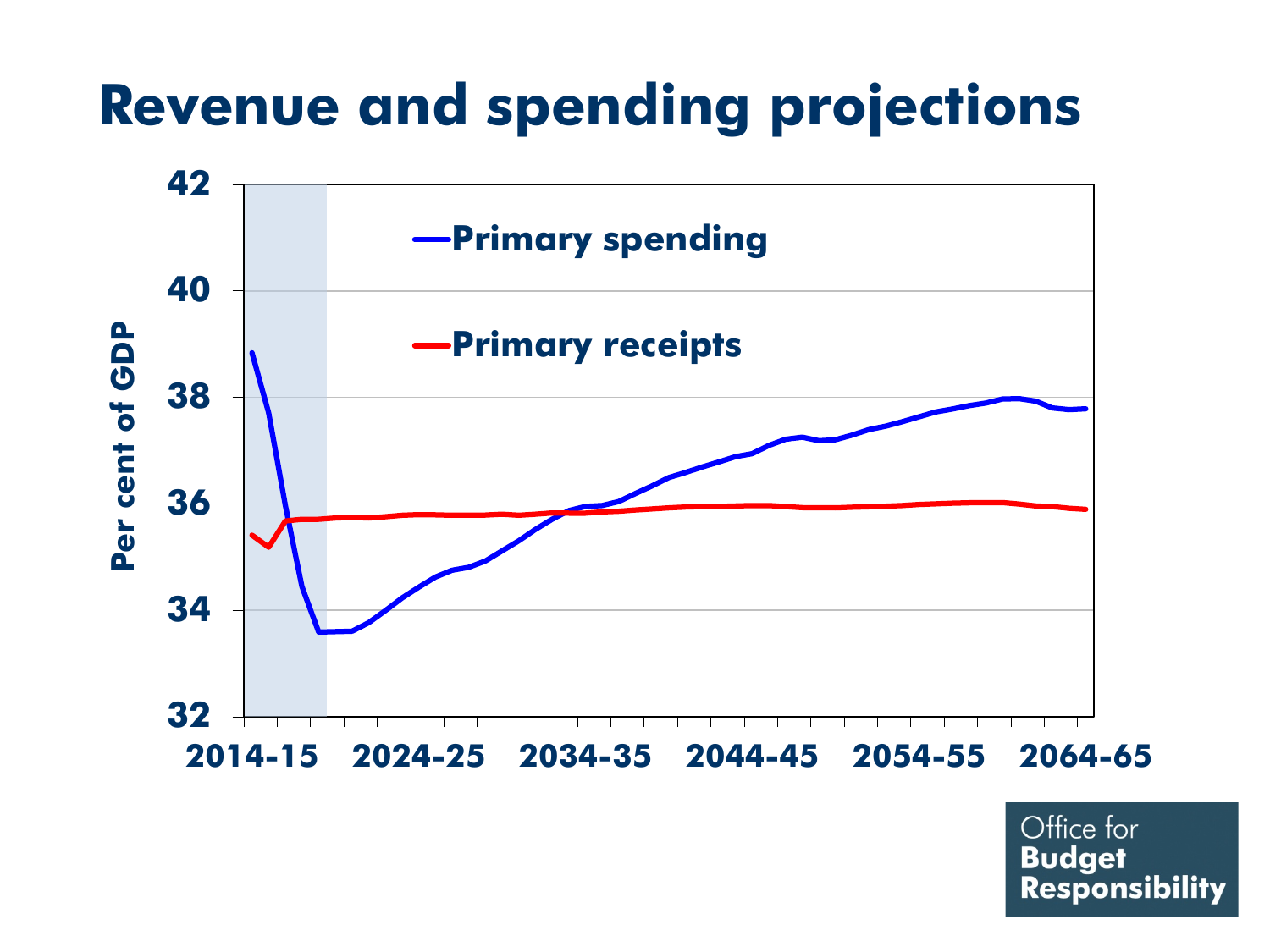# **Spending**

- Non-interest spending rises 4.2% of GDP (£79bn) between end of medium-term forecast and 2064-65
- Main drivers: health, state pensions and long-term care, all as a result of the ageing population
- Main offset: falling cost of public service pensions, thanks to falling public employment and reforms
- State pension spending rises by 2.2% of GDP. Would be if 0.9% if earnings link rather than 'triple lock'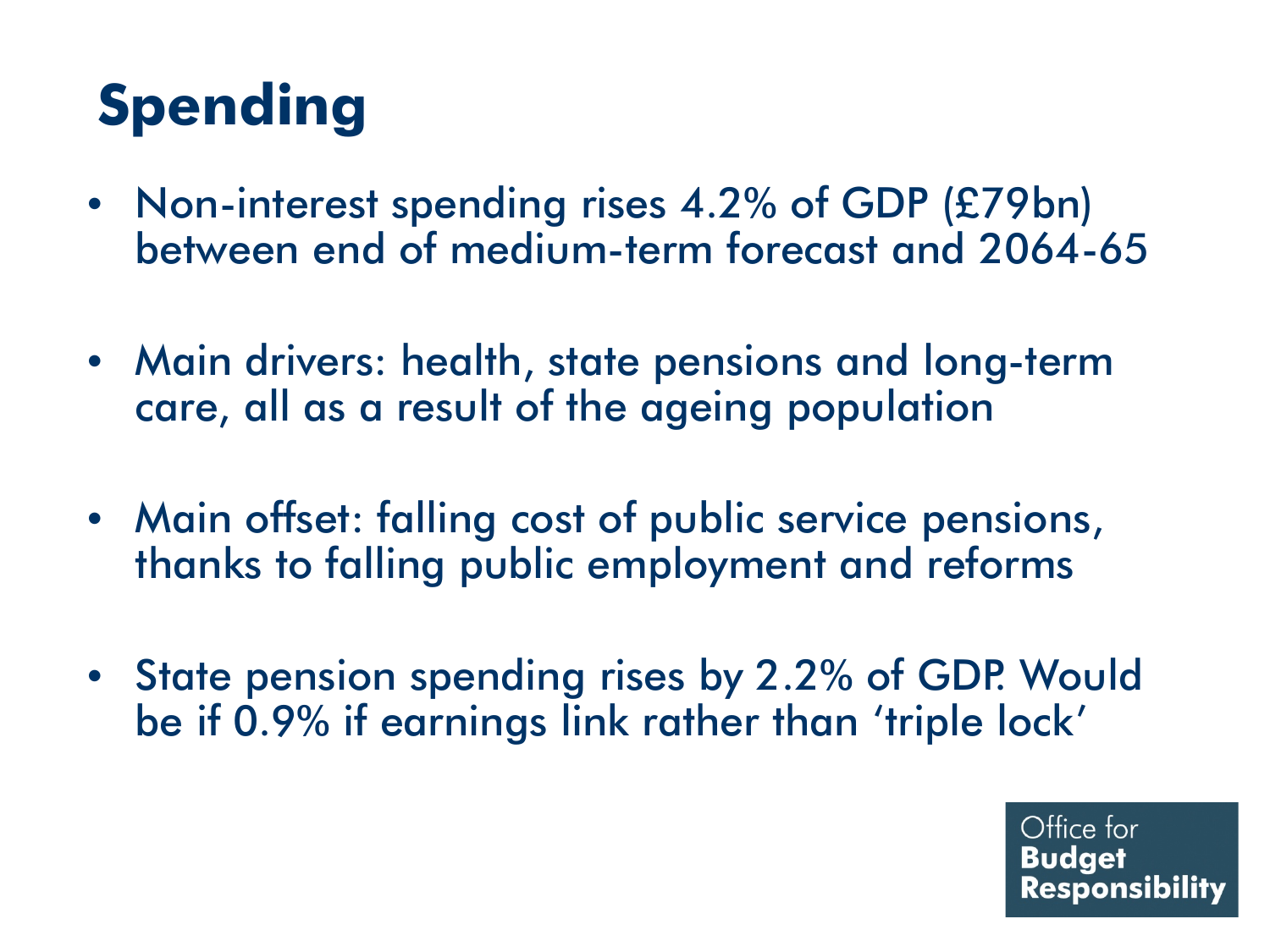### **Age-related spending in the EU**

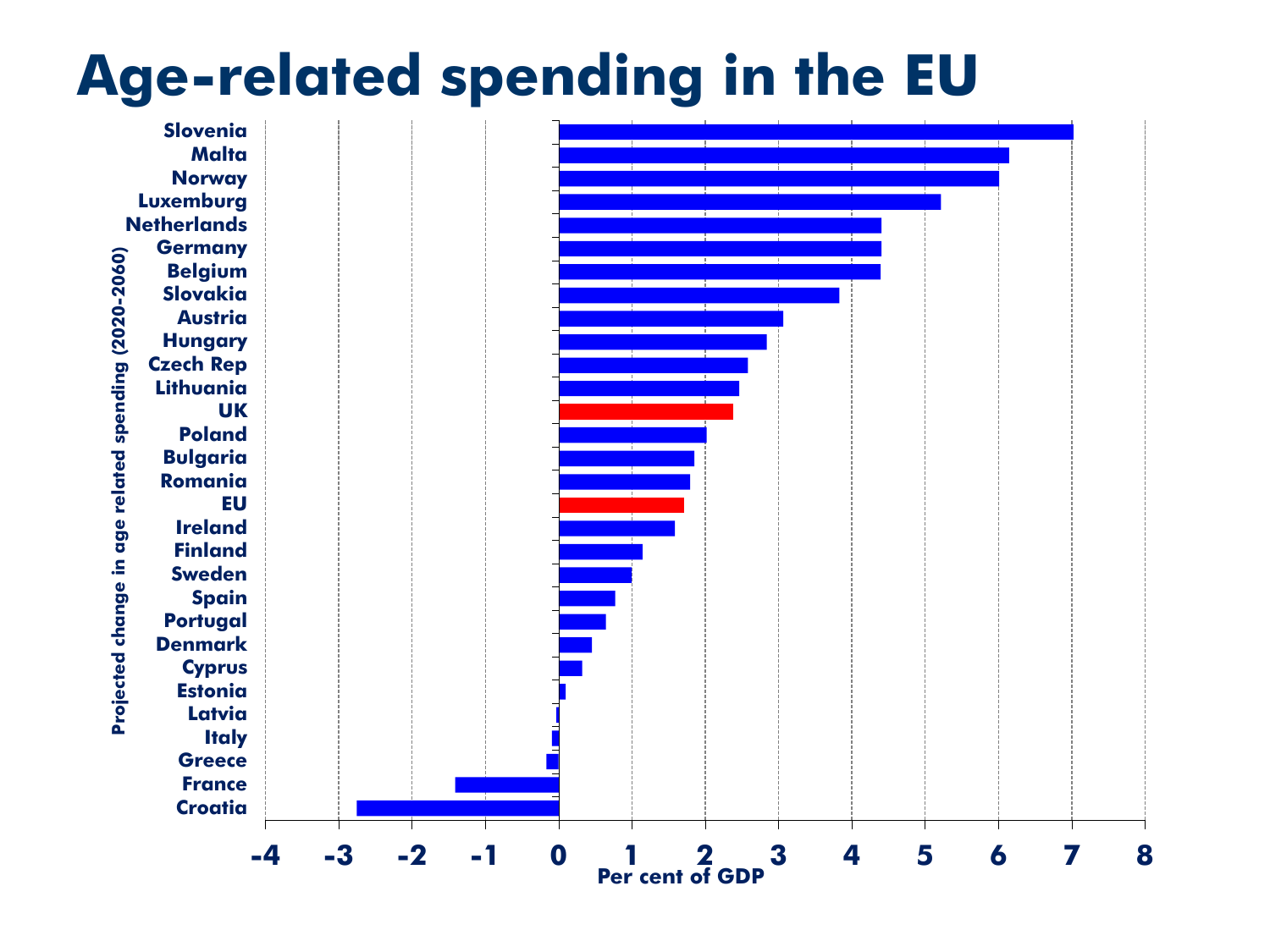## **Receipts**

- Non-interest receipts broadly flat as % GDP between end of medium-term forecast and 2064-65
- Ageing population pushes receipts up a little because the retired pay tax on savings income and spending but contribute little to output
- We look at oil and gas receipts over a 30-year horizon separately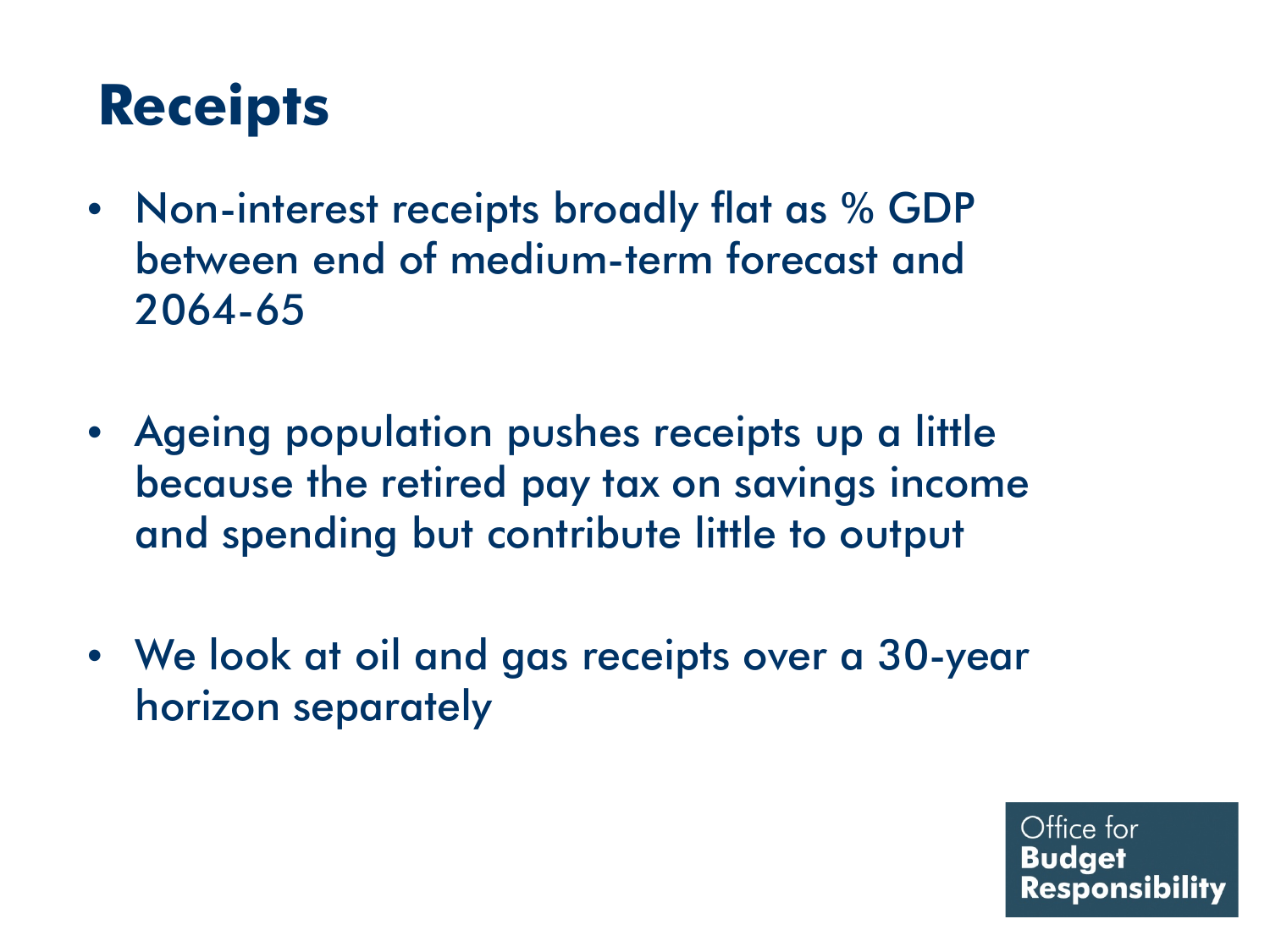## **Primary budget balance**

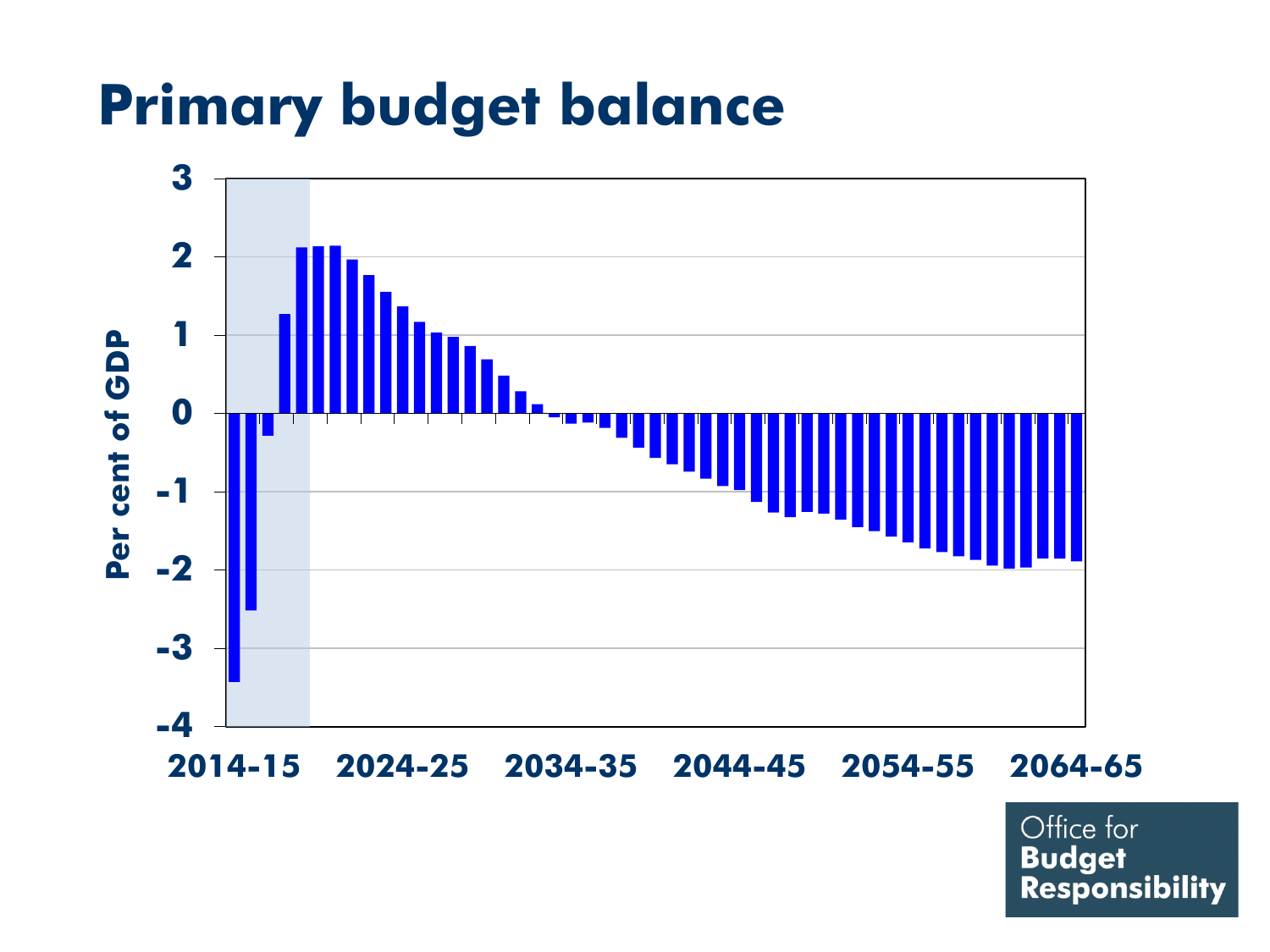### **Impact of student loans on net debt**

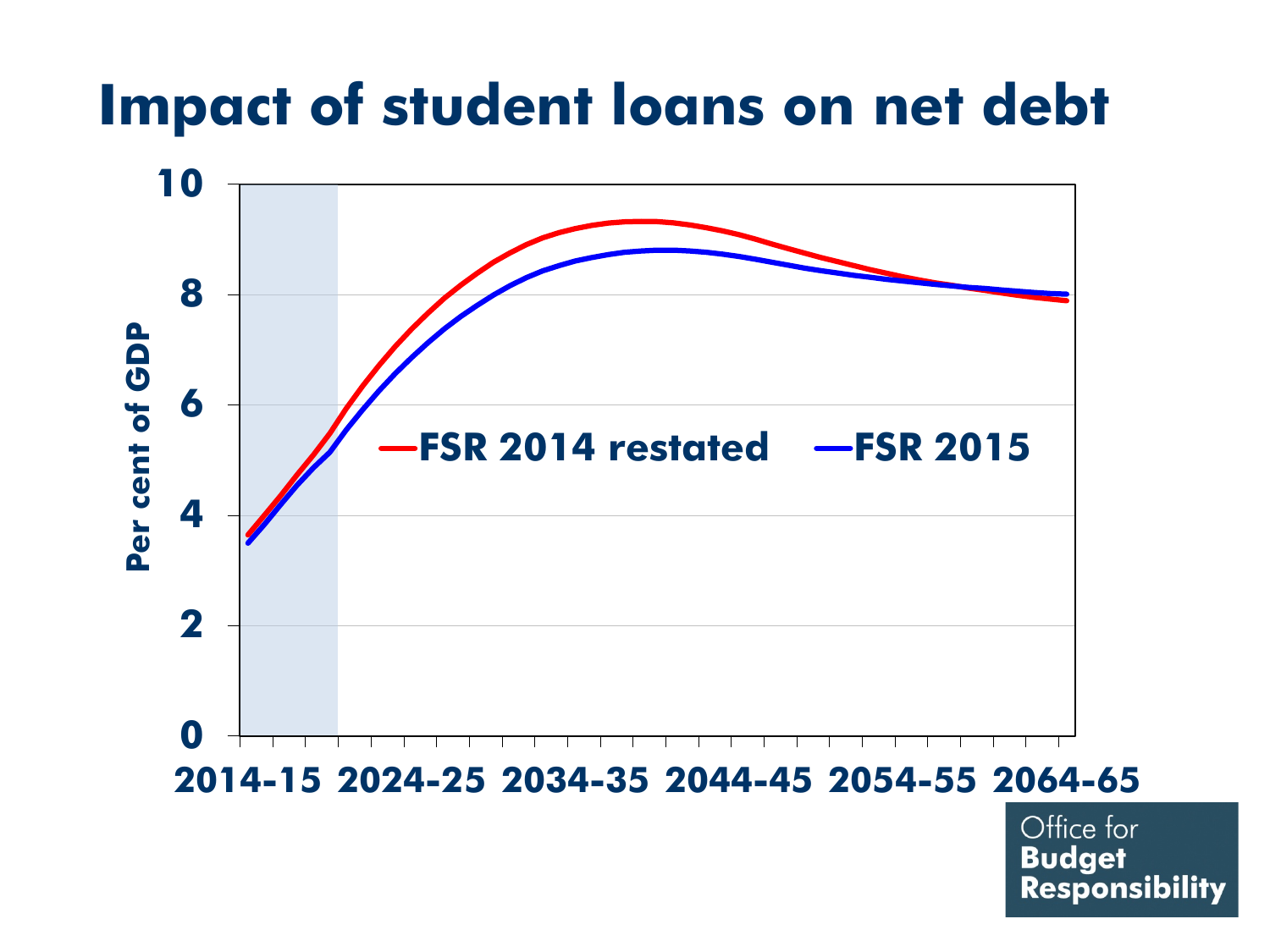### **Public sector net debt**



**2014-15 2024-25 2034-35 2044-45 2054-55 2064-65**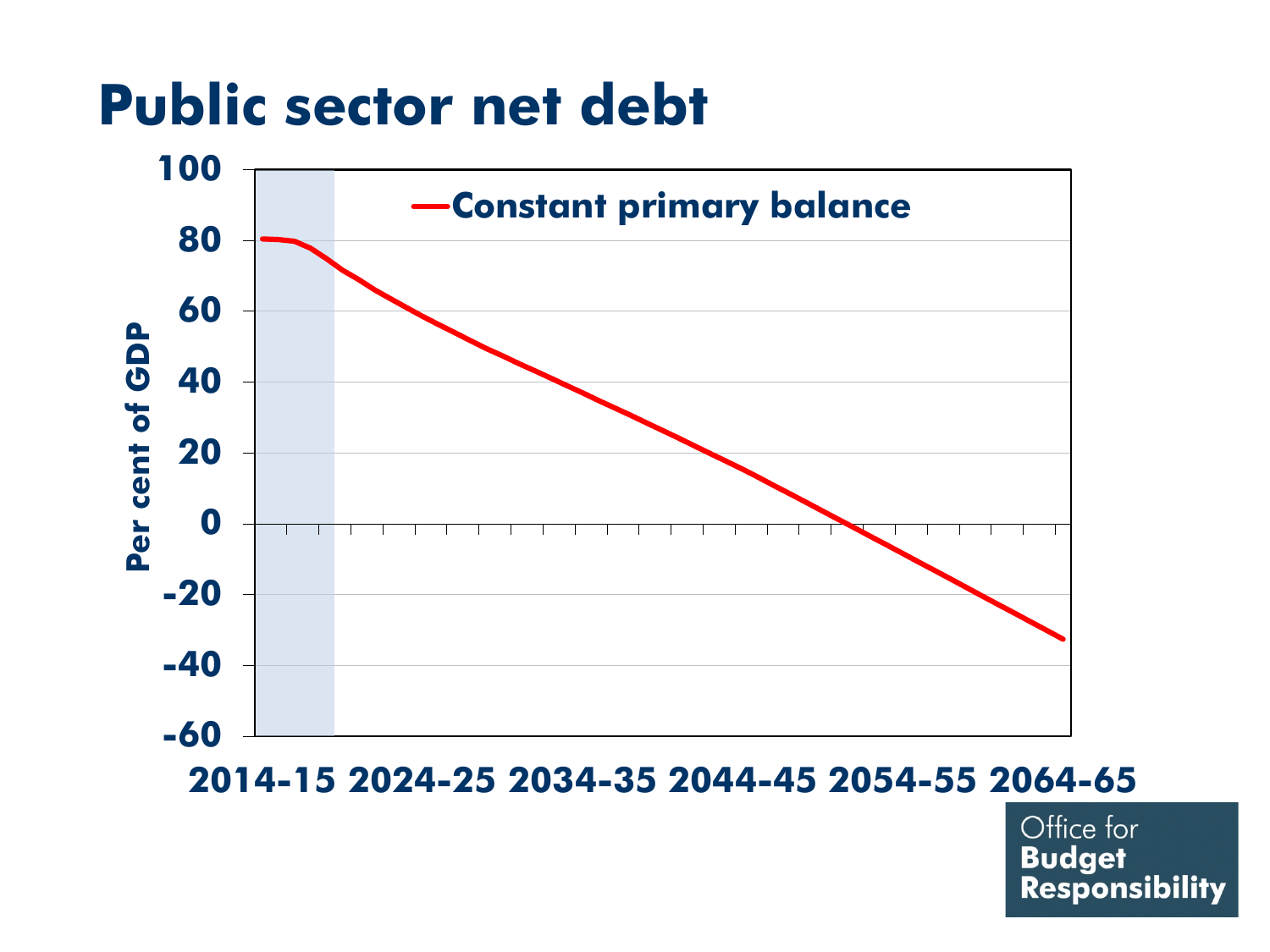### **Public sector net**



**2014-15 2024-25 2034-35 2044-45 2054-55 2064-65**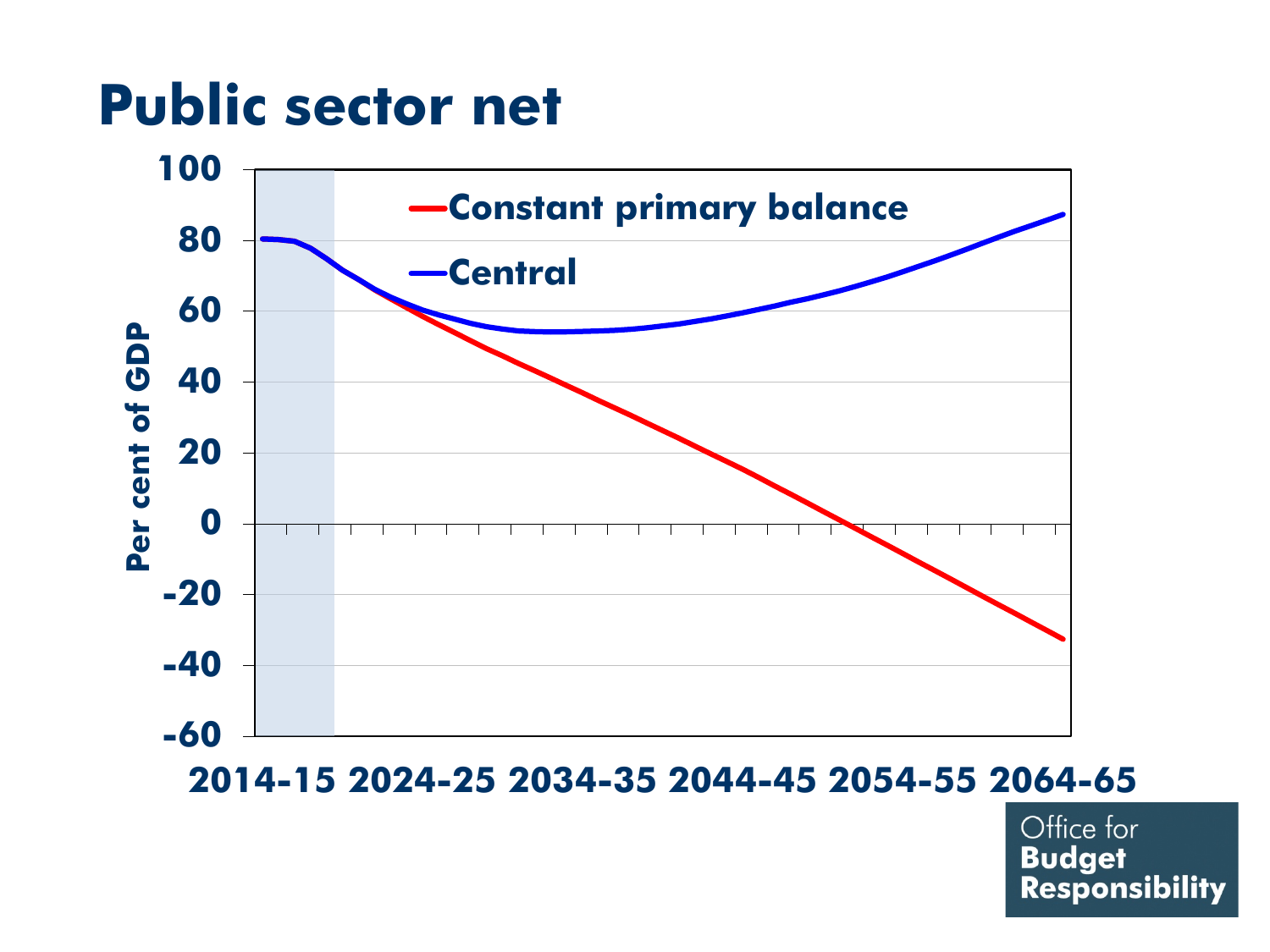# **What has changed since last year?**

| % GDP in 2064-65                                                                             | <b>Primary</b><br>balance | <b>Net debt</b> |
|----------------------------------------------------------------------------------------------|---------------------------|-----------------|
| <b>FSR 2014</b>                                                                              | $-1.7$                    | 85              |
| Higher departmental<br>spending and weaker receipts<br>at end of medium term<br>forecast etc | $-0.7$                    | $+21$           |
| Move from low migration to<br>principal population<br>projections                            | $+0.5$                    | $-19$           |
| <b>FSR 2015</b>                                                                              | $-1.9$                    | 87              |

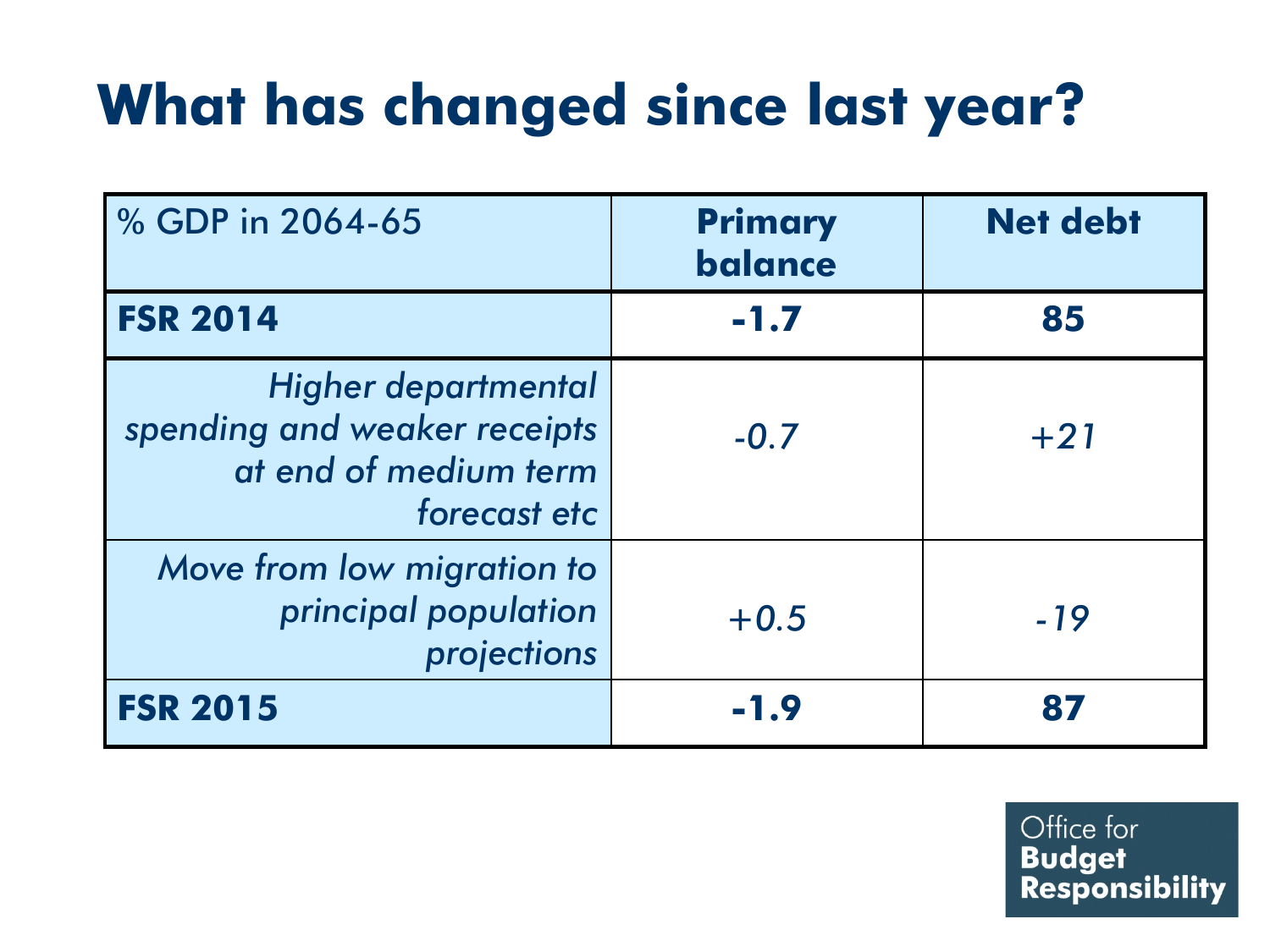# **Sensitivity analysis**

- Considerable uncertainty around 50 year projections
- Outlook for debt would be worse if:
	- Primary surplus at end of *EFO* forecast smaller
	- Population structure older
	- Long run interest rates higher relative to long run growth rates
	- Health spending had to rise to offset weak productivity growth
	- Health & education spending move with demographics from 2015-16 onwards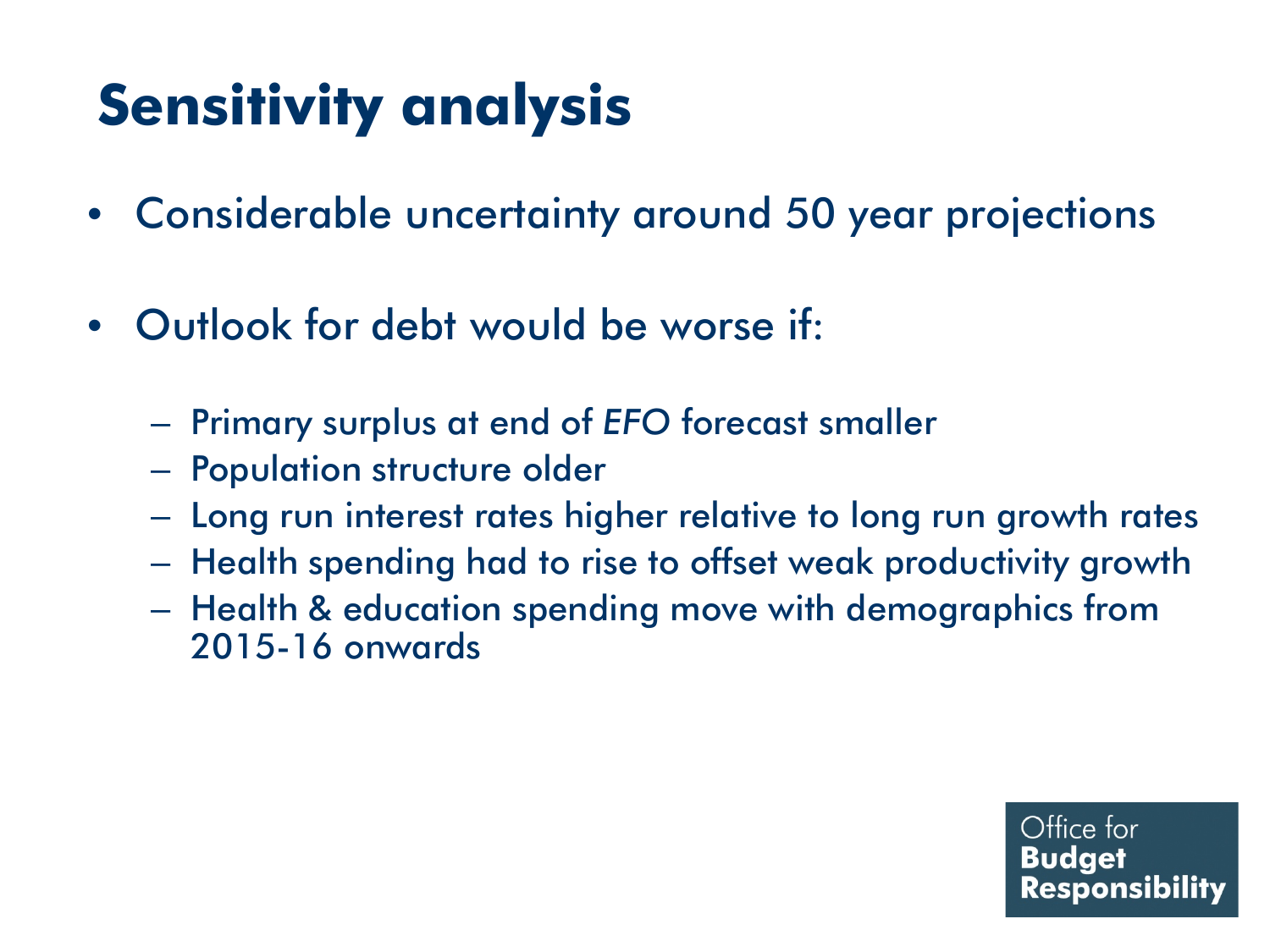# **Achieving sustainability**

- Fiscal gap: PSND of 40% of GDP in 2064-65
	- Permanent tightening of 1.1% of GDP (£20bn) from 2020- 21 or 0.4% of GDP each decade in central scenario
		- Slightly more than last year
	- Permanent tightening of 3.3% of GDP from 2020-21if per capita health spending rises 3.3% a year in real terms to compensate for likely weakness of productivity growth

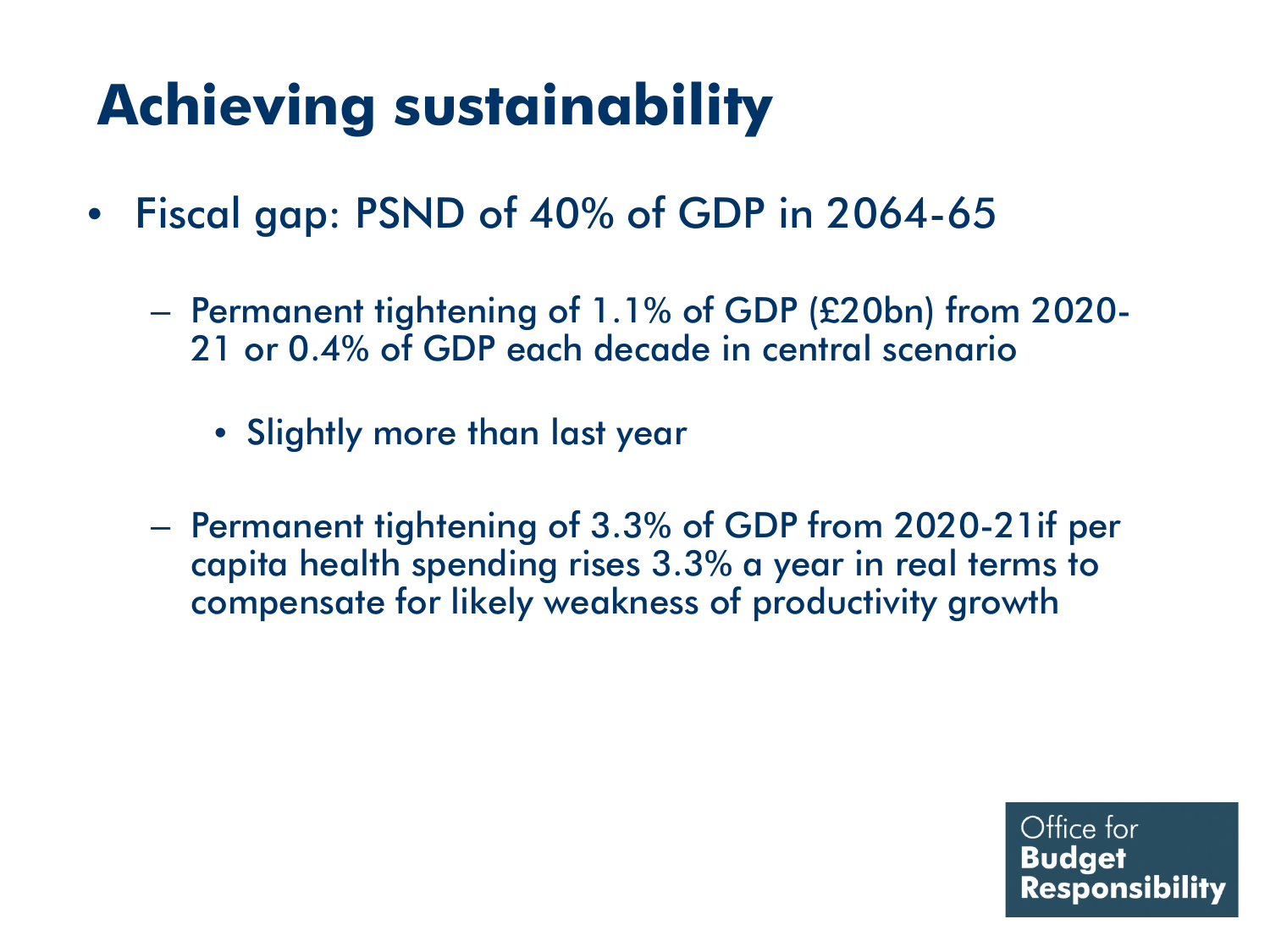## **Timing the response: one-off**

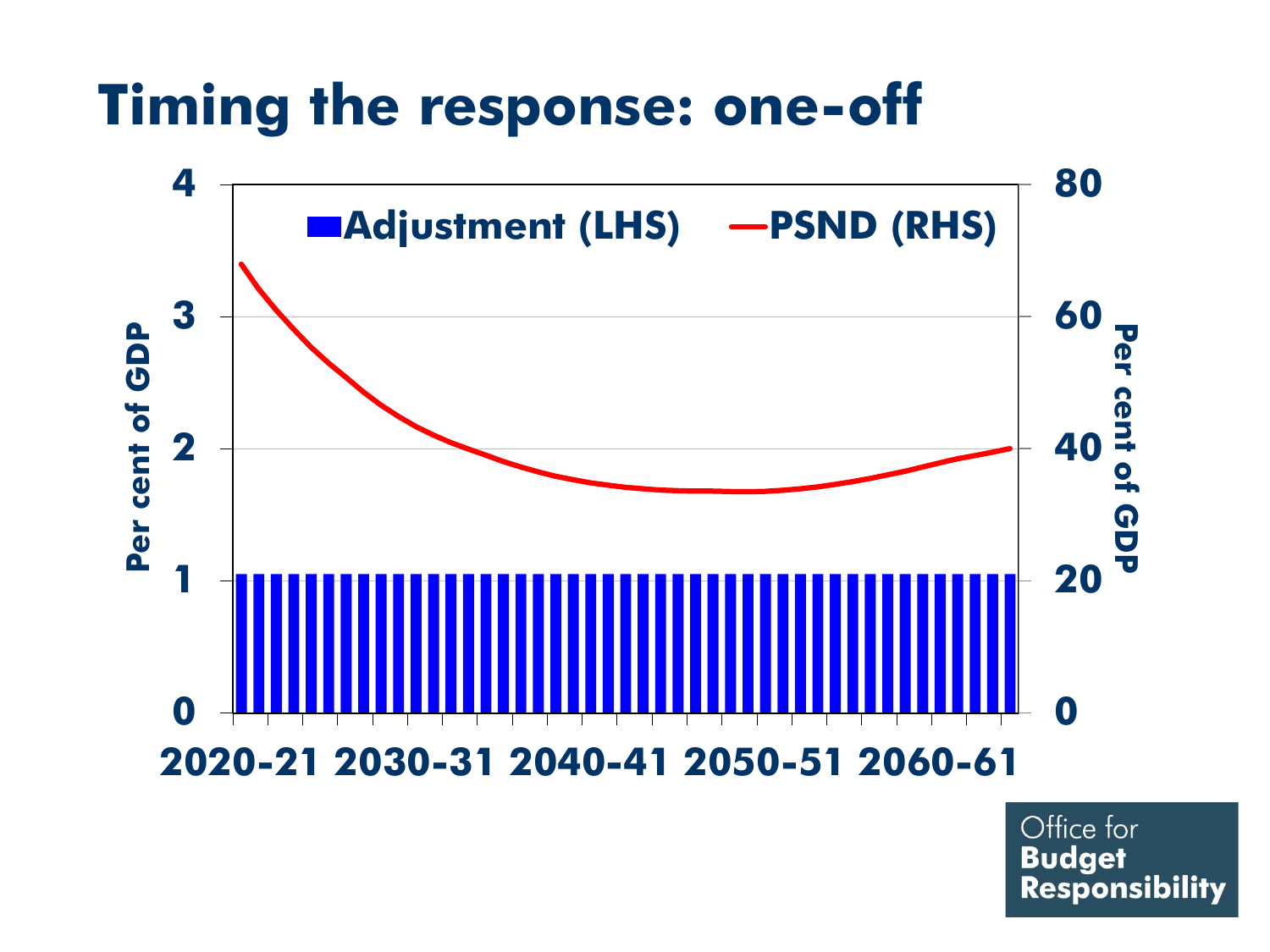## **Timing the response: decade by decade**

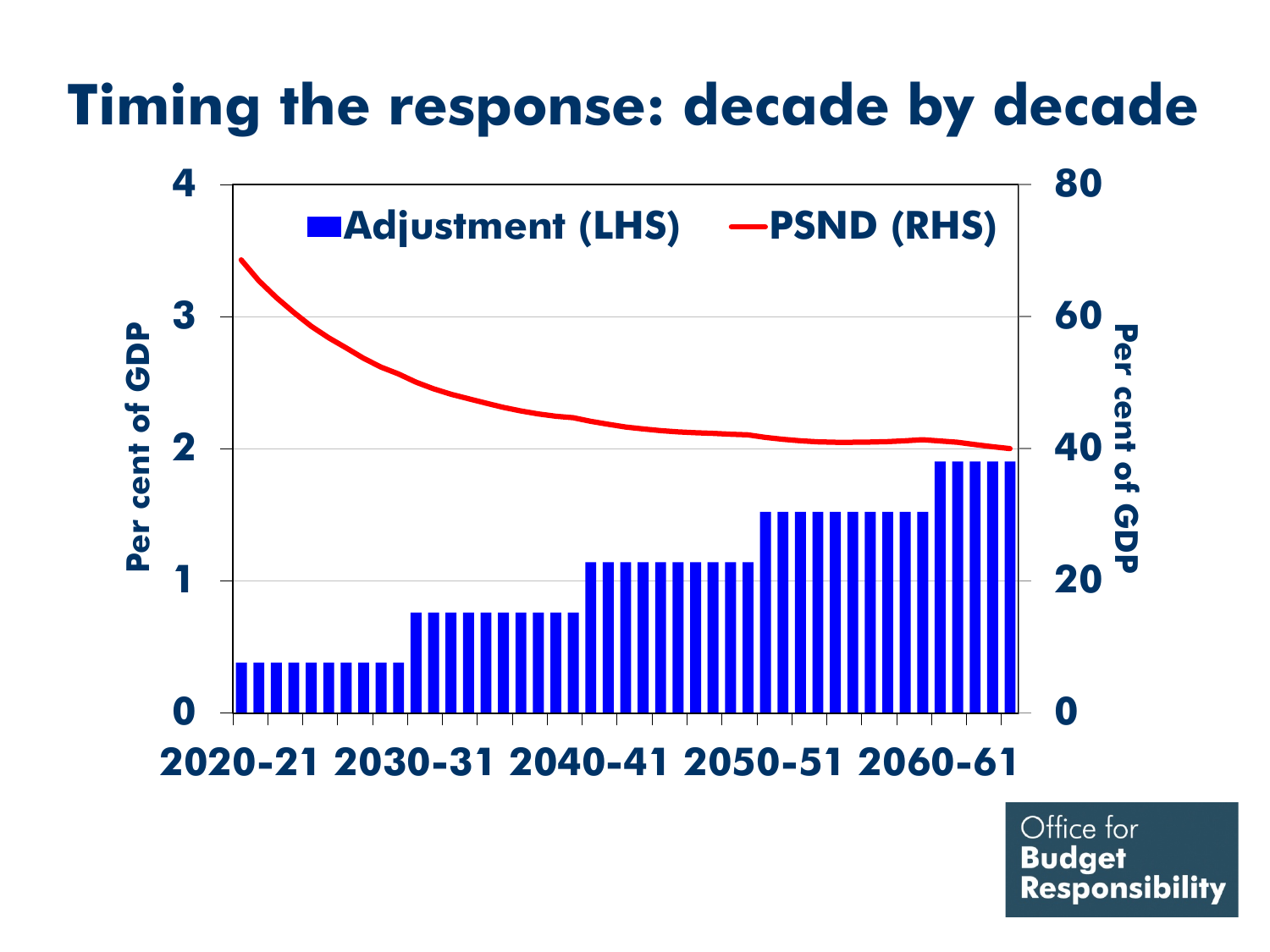# **Oil and gas receipts**

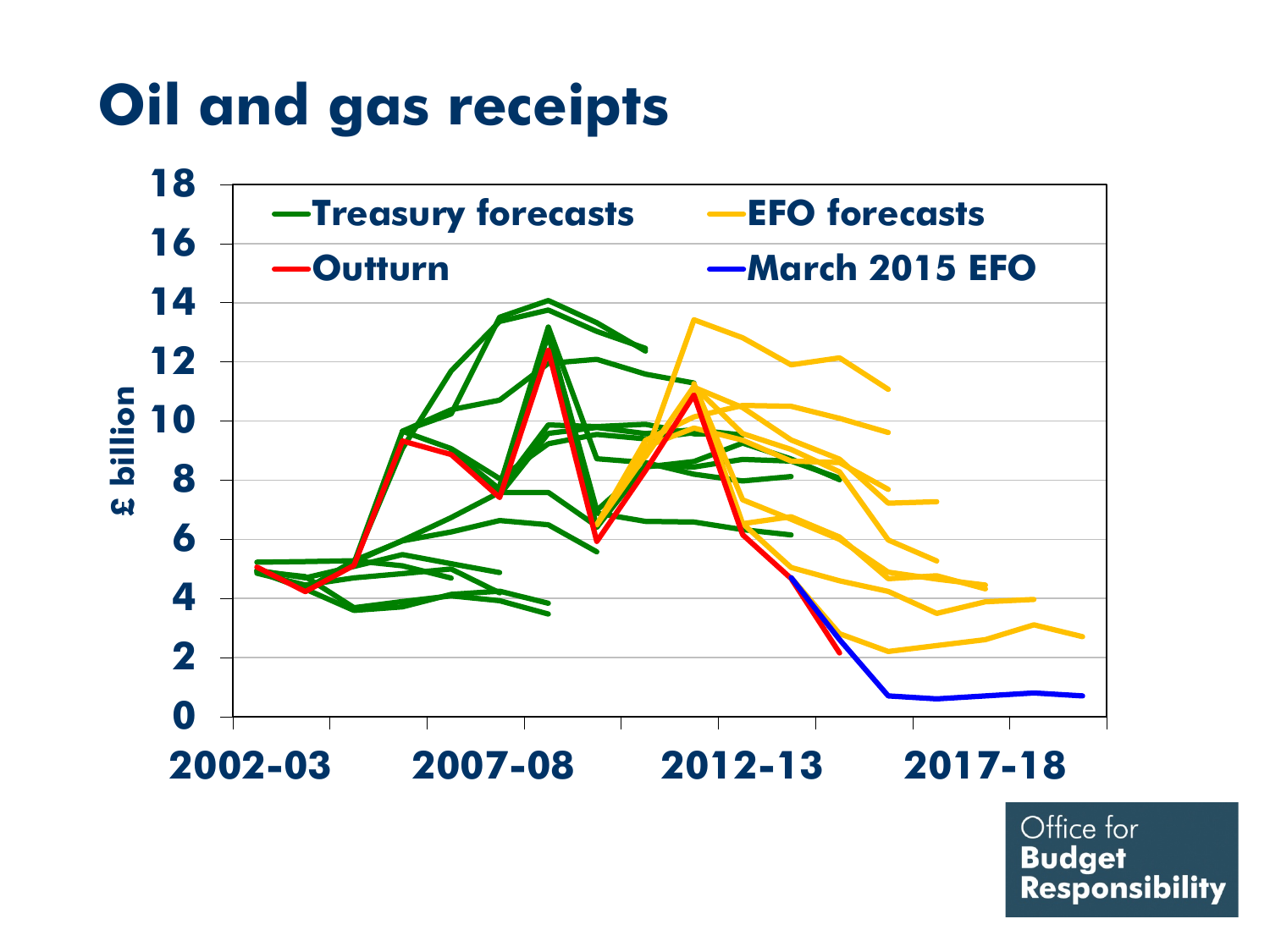## **Oil and gas receipts**

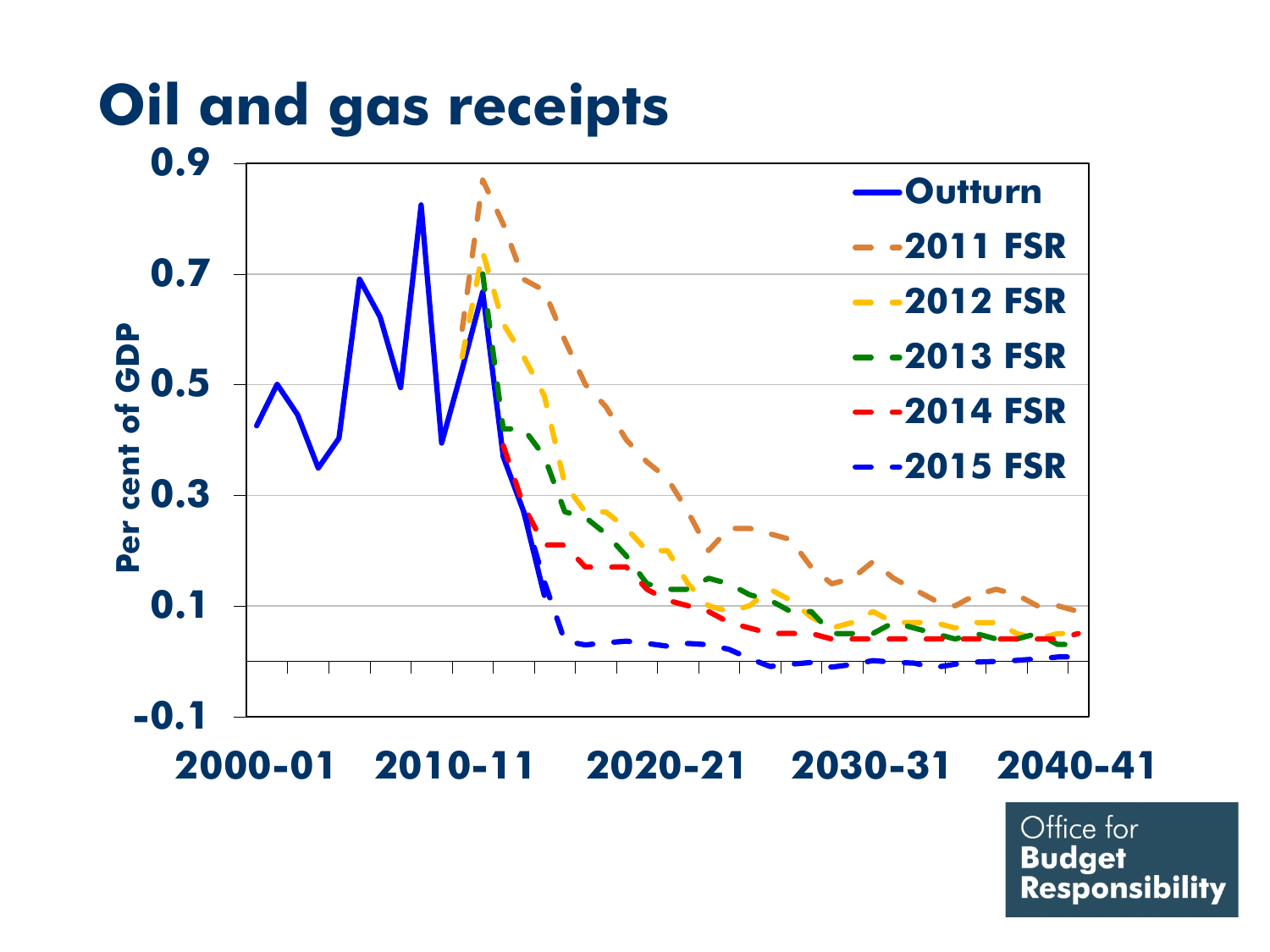#### **-5.0 -4.0 -3.0 -2.0 -1.0 0.0 1.0 2.0 3.0 4.0 5.0 2014 2019 2024 2029 2034 2039 £ billion Pre-tax Pre-tax (excluding decomissioning) Post-tax**

**Implied pre and post tax profits**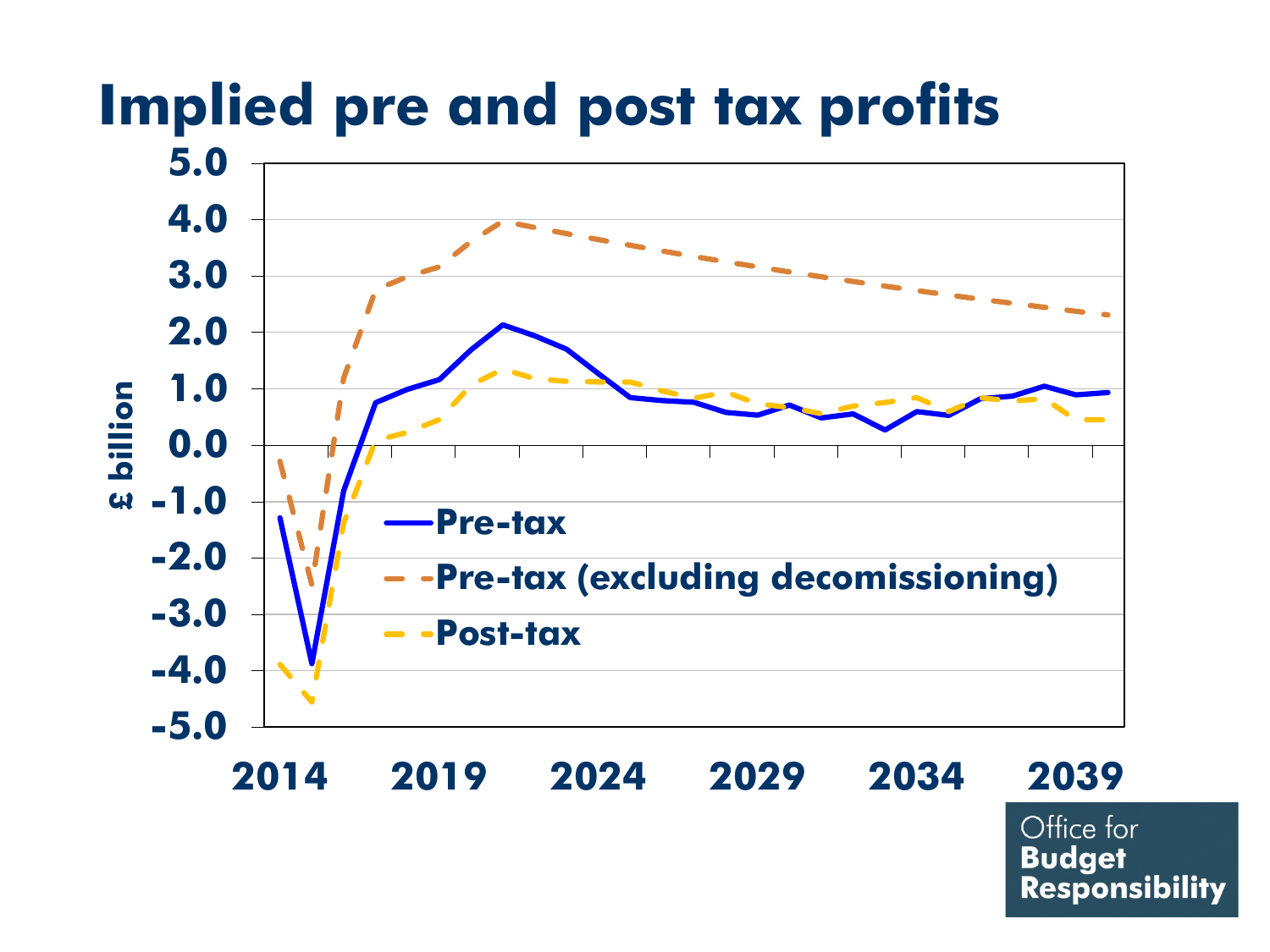## **Oil and gas receipts**

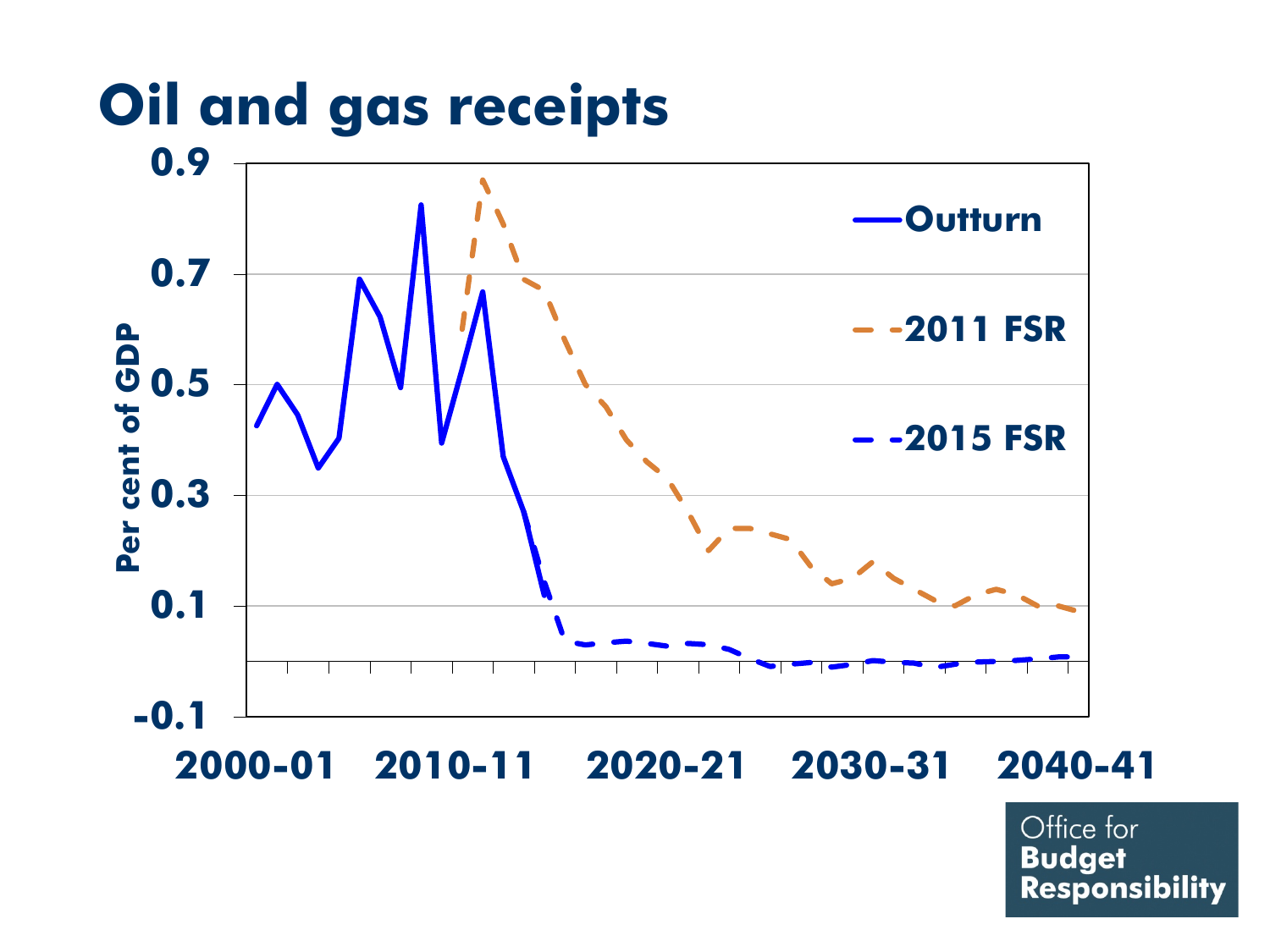

# **Cumulative revenues: 20-21 to 40-41**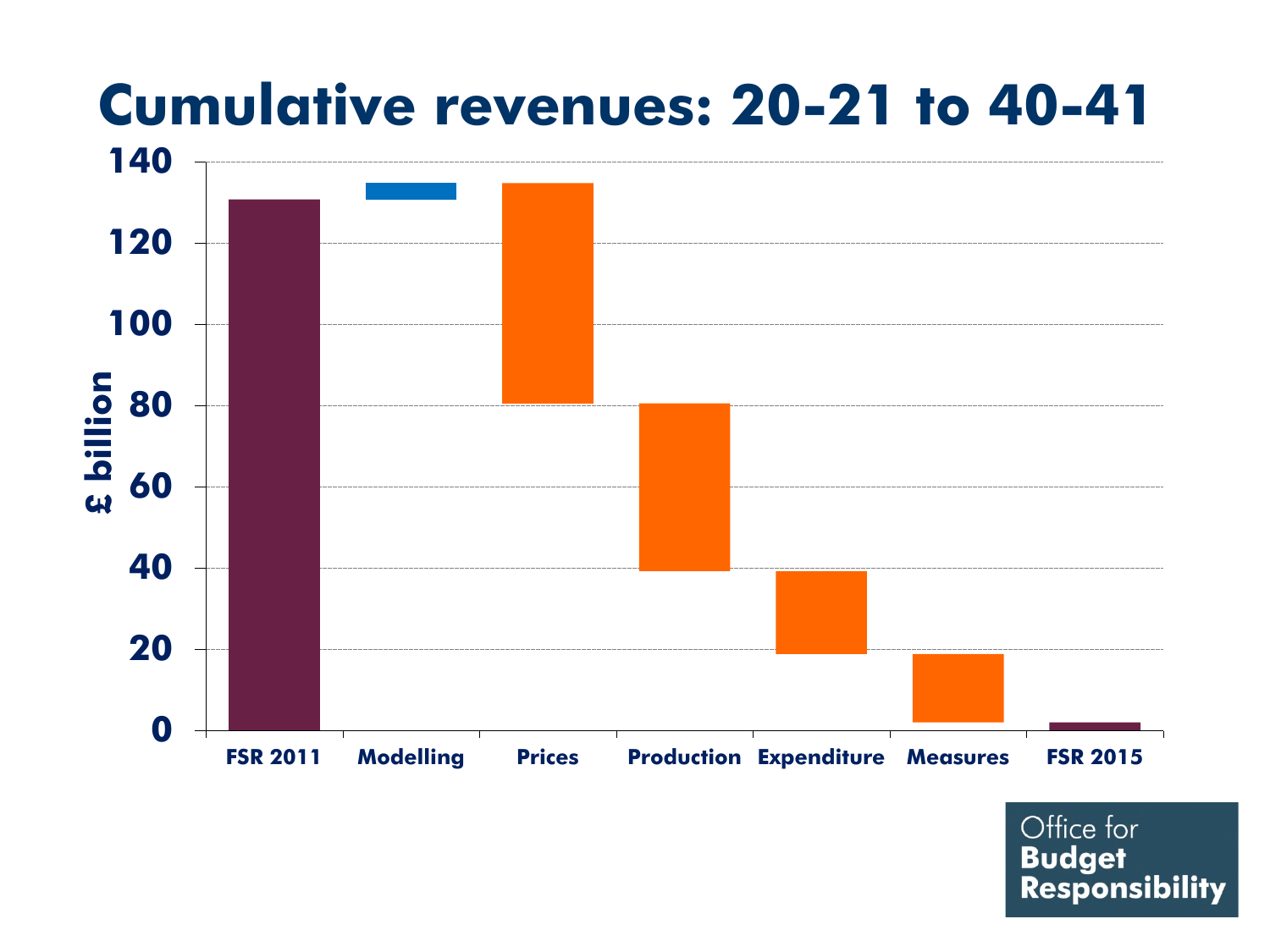## **Public sector balance sheet**

- Focus normally on public sector net debt
- But also information from WGA
	- Prepared under commercial accounting rules
	- Broader coverage than public sector net debt
		- Includes illiquid assets, public service pensions, PFI, provisions and (in notes) contingent liabilities
	- Latest version for 2013-14
	- Published for five years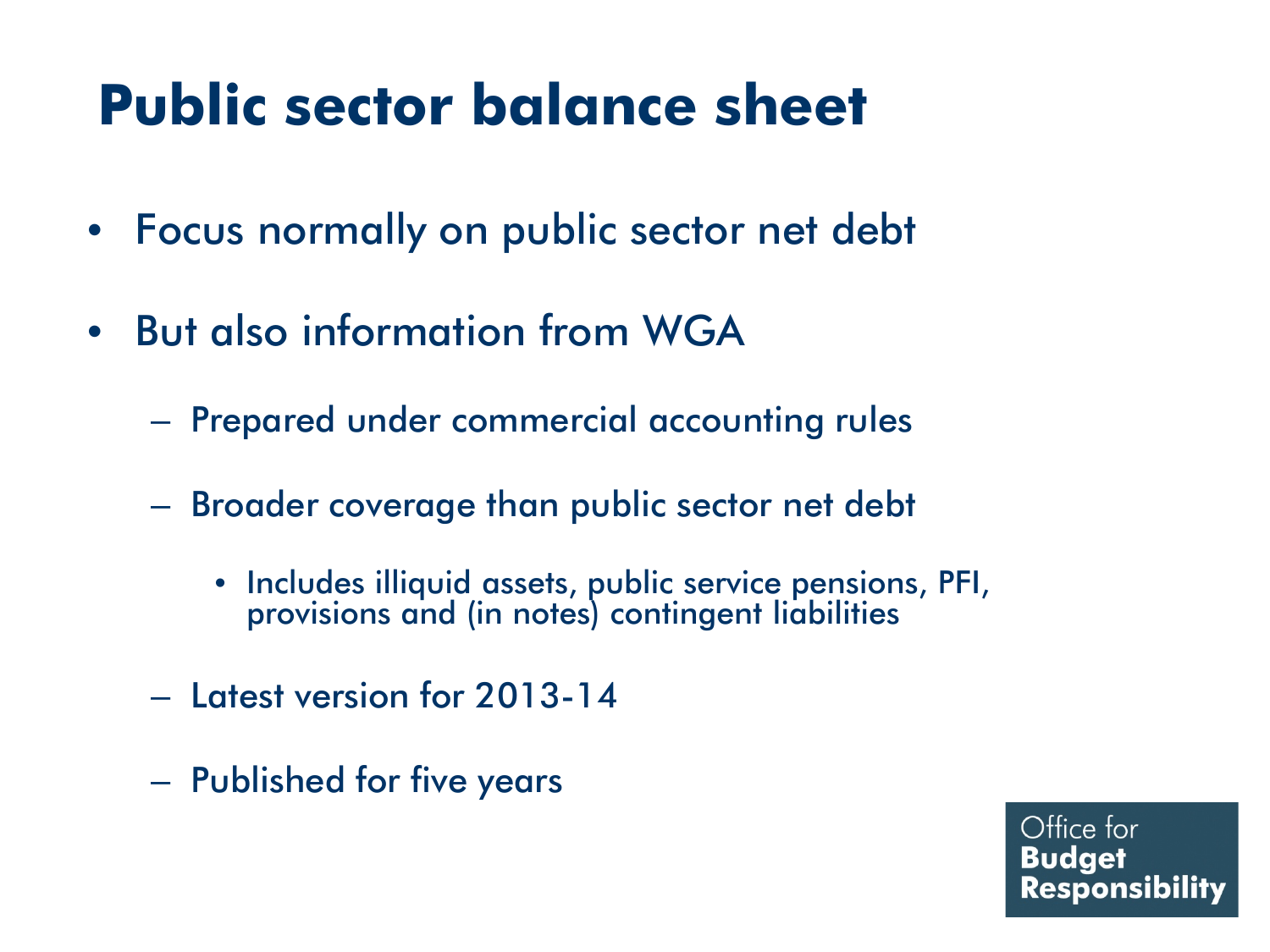## **Financial crisis and the balance sheet**

- Gap between PSND inc and ex public sector banks has narrowed from £1.5tr in 2008 to £0.3tr as balance sheets shrink and Lloyds reclassified
- Crisis related contingent liabilities down to £0.3bn from £9.9bn a year ago (as RBS contingent capital facility withdrawn)
- PSND falling in 2015-16 as £20bn of crisis-related assets to be sold. But swapping one asset for another, so little impact on WGA net liabilities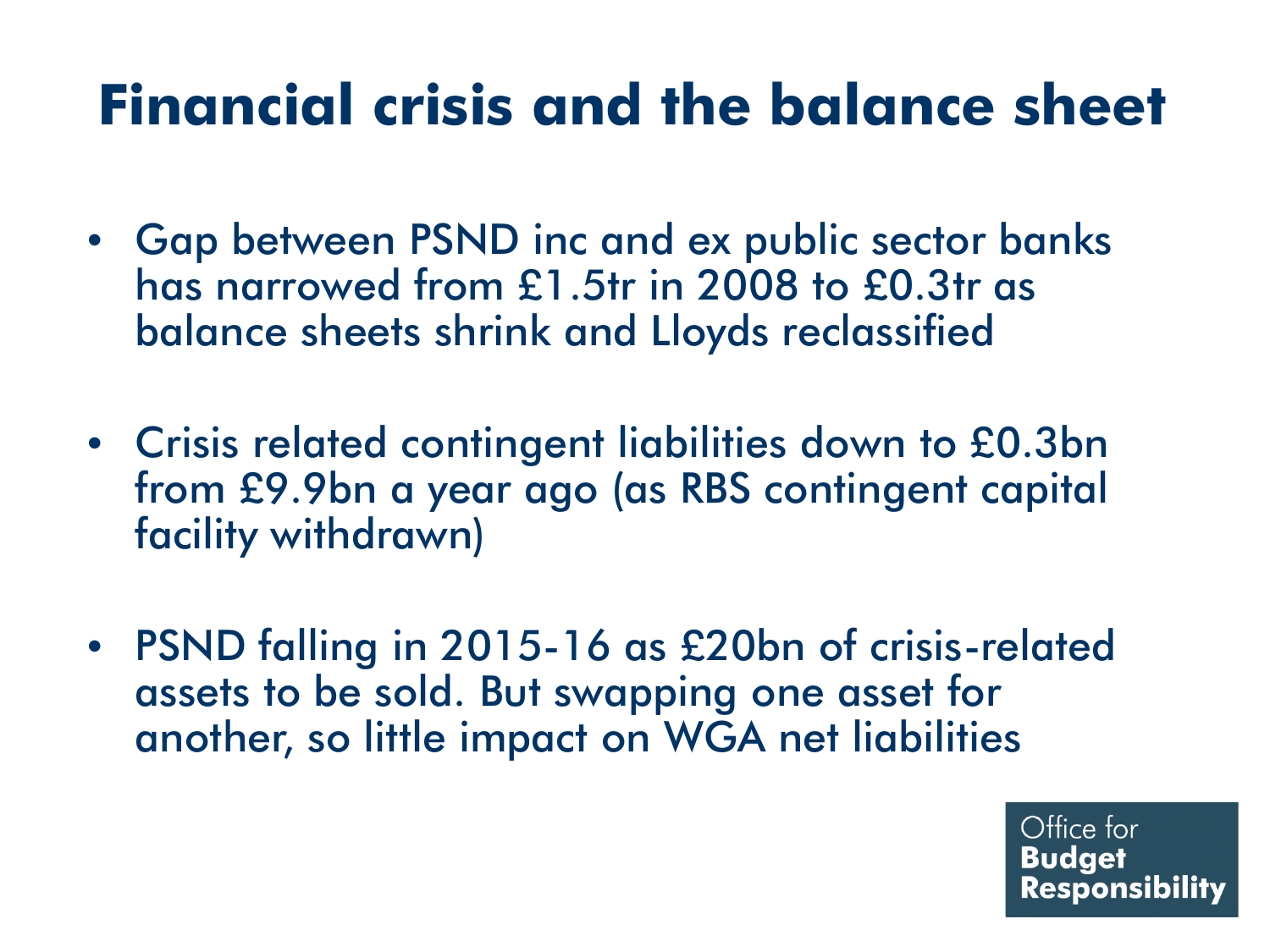## **WGA points to spending pressures**

- Provisions up from £131bn last year to £141.8bn
	- Nuclear decommissioning up £7.6bn to £77.5bn, mostly thanks to Sellafield – clean-up likely to be longer and more expensive. Further increases likely when NDA finishes work.
	- Clinical negligence up £2.9bn to £26.6bn. Unprecedented number of new claims as legislation seen likely to lower lawyers' fees. These account for a third of negligence costs.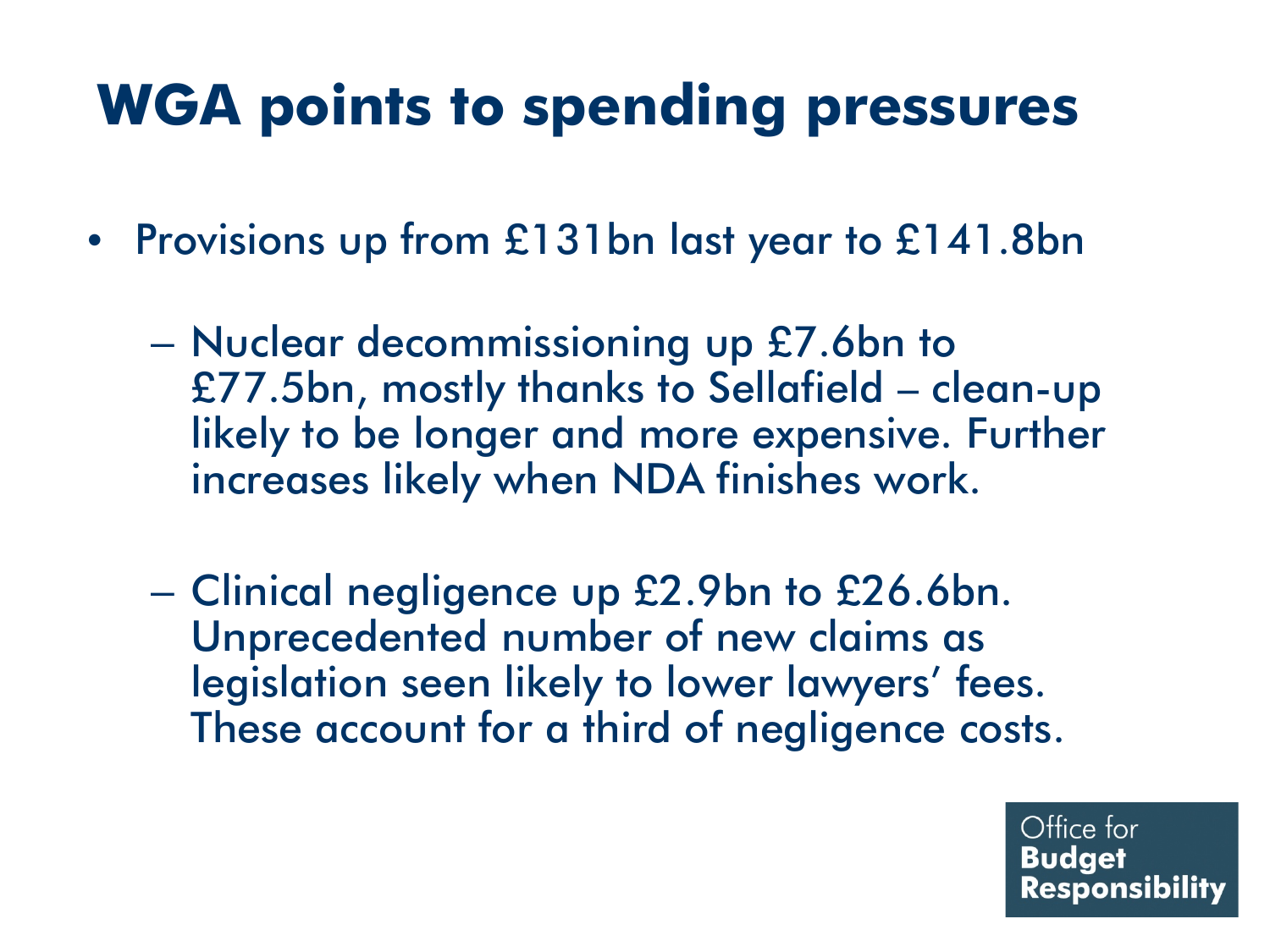## **Longer-term provisions mounting**



**Budget Responsibility**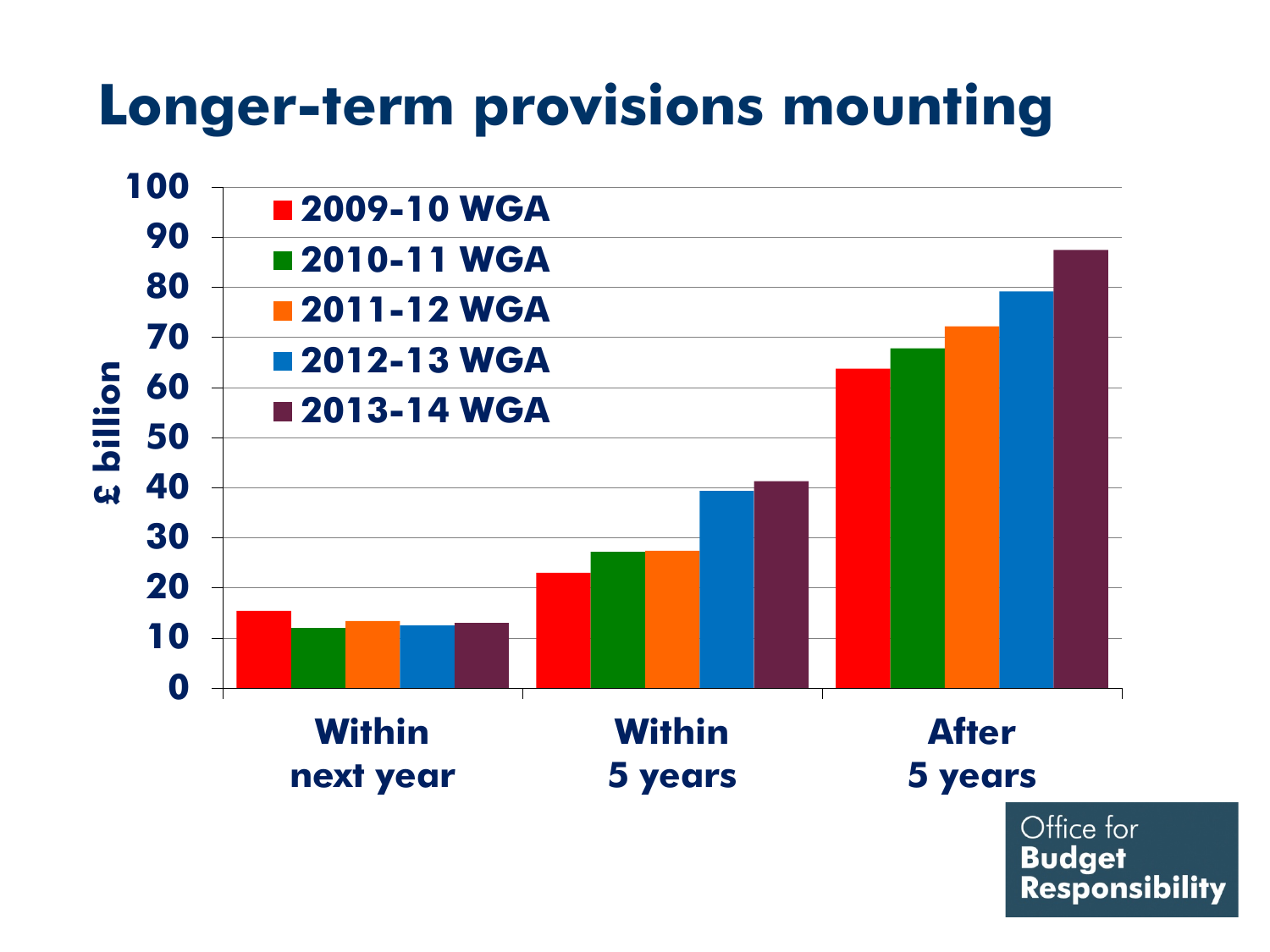# **Coverage of the WTR**



**Spending in 2014-15**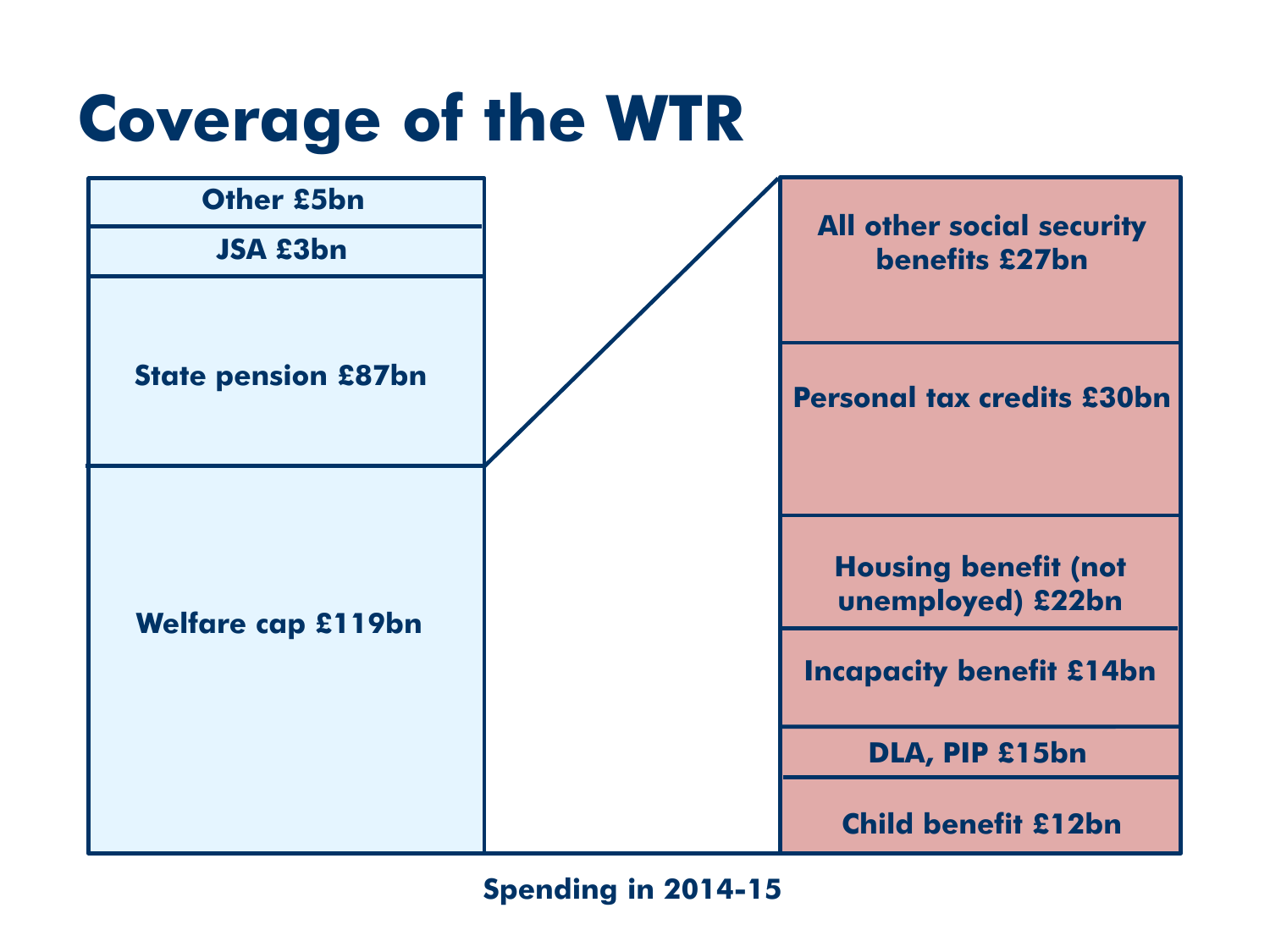# **Total welfare spending in the UK**

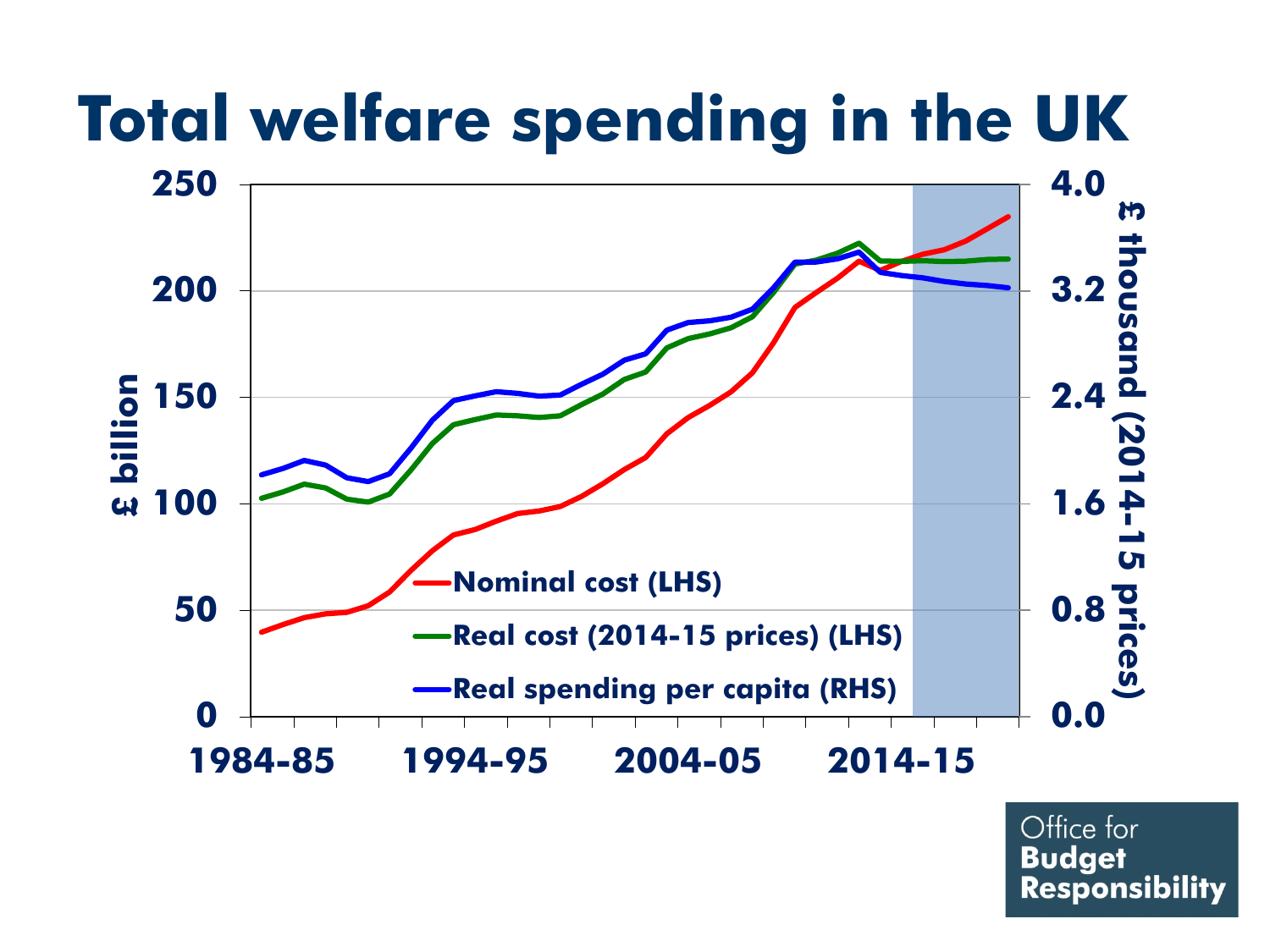# **Total welfare spending in the UK**

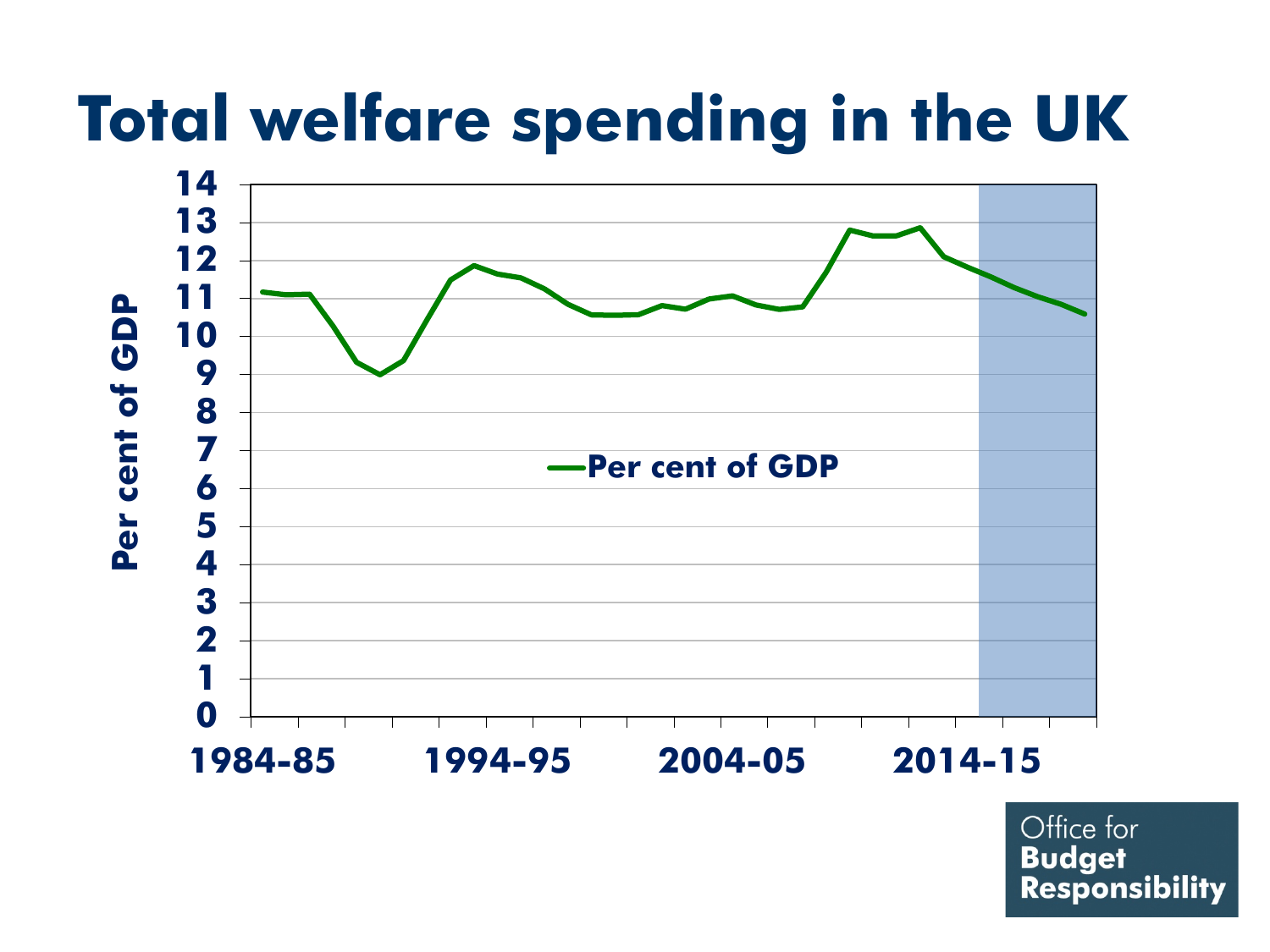# **Medium term forecasts**

- **Almost 10% rise in cash terms from 14-15 to 19-20, equivalent to fall of 1.3 per cent of GDP**
- **Since last year**
	- **Incapacity benefit revised up:** assessment backlog and more claimants in support group
	- **Disability benefits revised up:** PIP slower than expected and delivering smaller savings
	- **JSA revised down:** unemployment falling quicker than expected
	- **Housing benefit revised down:** slow growth in households and lower claimant count
	- **Lower inflation saves £3bn by 16-17**
- **£7bn reduction since last year in 19-20**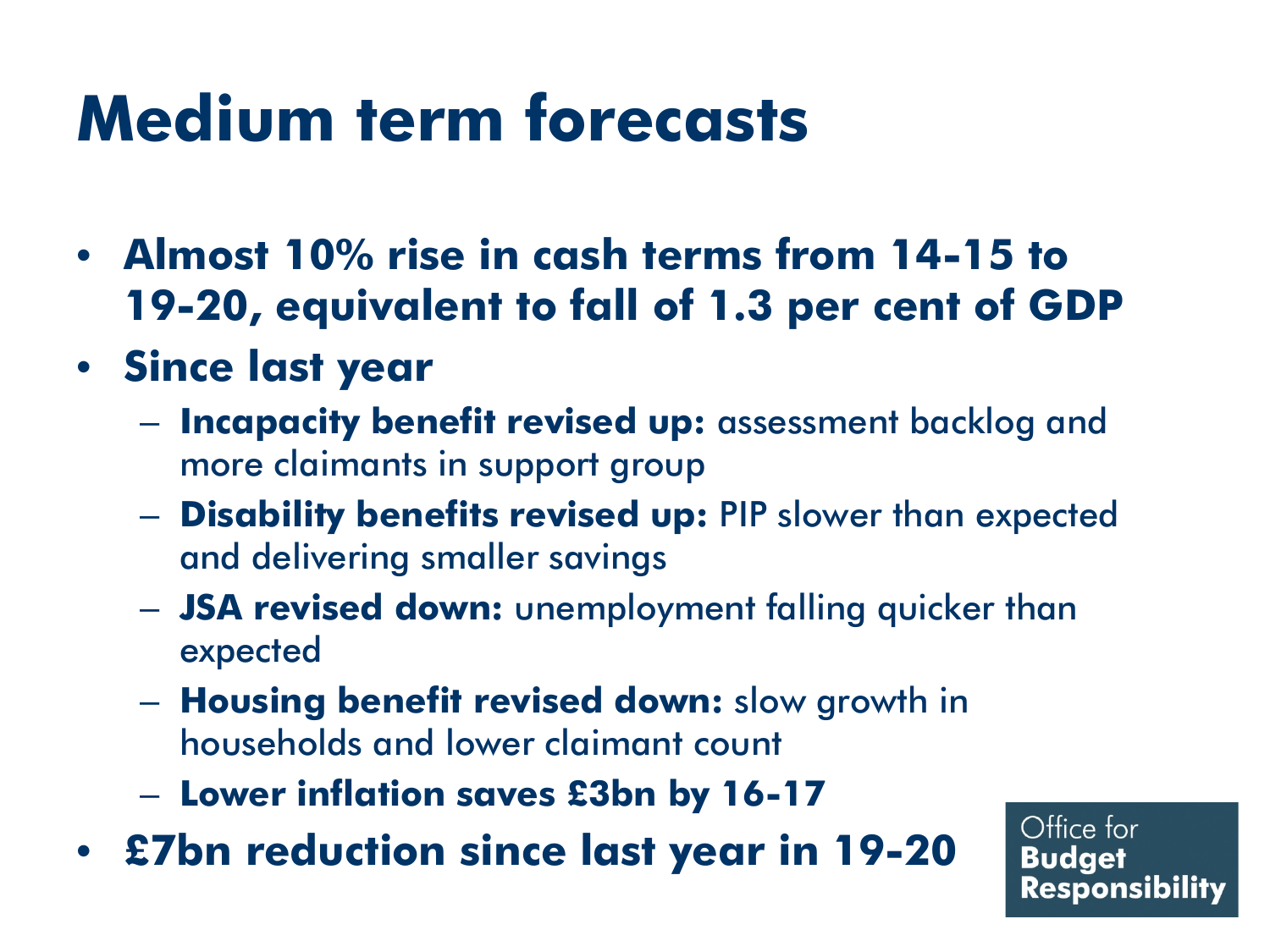# **Medium-term welfare forecasts**

| Changes between 2014-15 and 2019-20 (per cent of GDP) |        |  |  |  |  |
|-------------------------------------------------------|--------|--|--|--|--|
| Welfare spending subject to welfare cap               | $-0.9$ |  |  |  |  |
| <b>Tax credits</b>                                    | $-0.2$ |  |  |  |  |
| <b>Housing benefit (inside cap)</b>                   | $-0.1$ |  |  |  |  |
| <b>Incapacity benefits</b>                            | $-0.1$ |  |  |  |  |
| <b>Disability benefits</b>                            | $-0.2$ |  |  |  |  |
| <b>Other benefits</b>                                 | $-0.3$ |  |  |  |  |
| <b>Welfare spending outside the welfare cap</b>       | $-0.4$ |  |  |  |  |
| <b>State pension</b>                                  | $-0.2$ |  |  |  |  |
| <b>Unemployment benefits</b>                          | $-0.1$ |  |  |  |  |
| <b>Other benefits</b>                                 | $-0.1$ |  |  |  |  |
| <b>Total welfare spending</b>                         | $-1.3$ |  |  |  |  |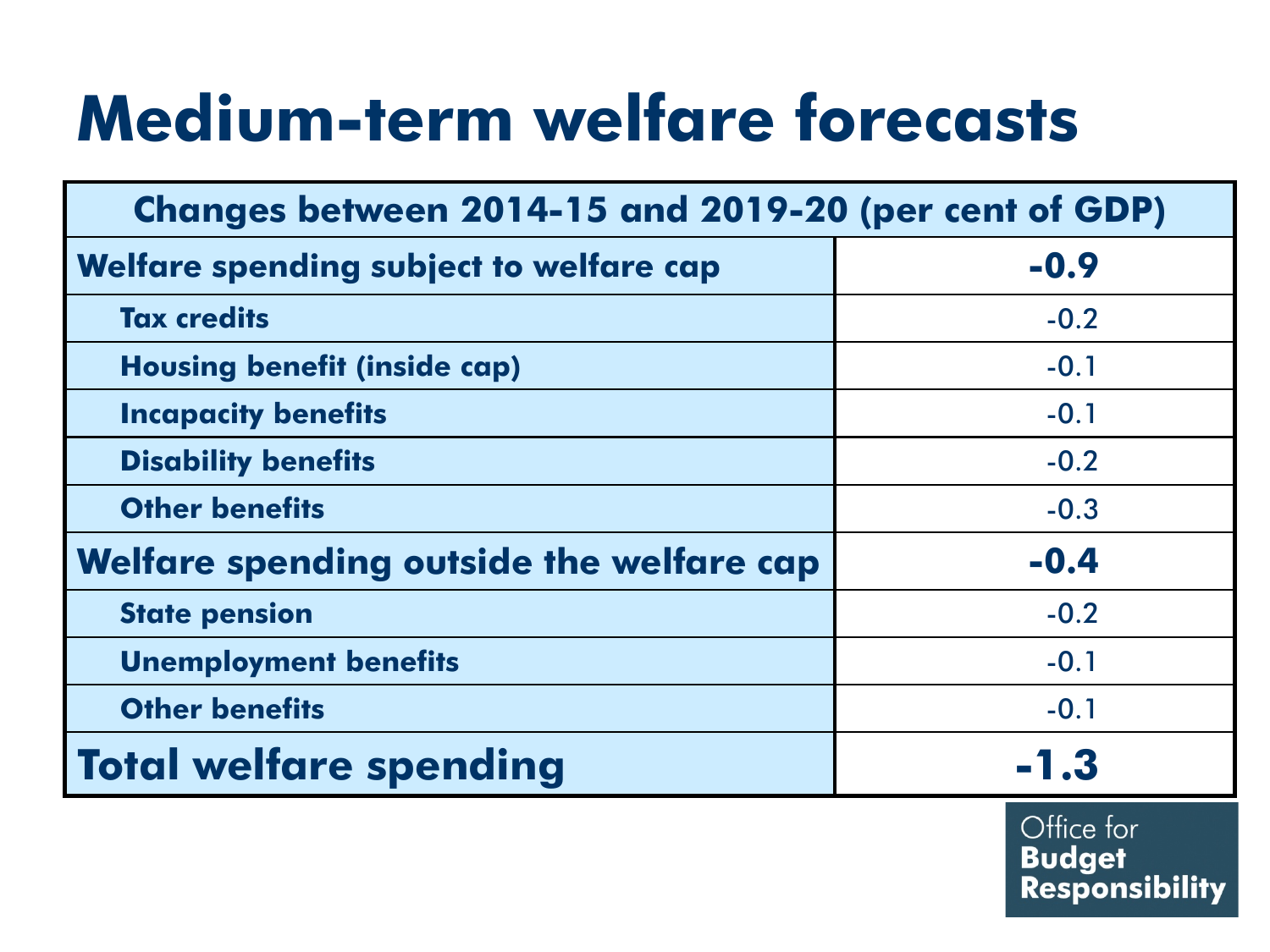# **Meeting the welfare cap**

|                                              | £ billion |           |           |           |        |  |
|----------------------------------------------|-----------|-----------|-----------|-----------|--------|--|
|                                              | $15 - 16$ | $16 - 17$ | $17 - 18$ | $18 - 19$ | 19-20  |  |
| <b>Welfare cap</b>                           | 119.7     | 122.3     | 124.8     | 127.0     | 129.8  |  |
| <b>2 per cent forecast</b><br>margin         | 2.4       | 2.4       | 2.5       | 2.5       | 2.6    |  |
| Difference between March<br>forecast and cap | 0.8       | $-1.3$    | $-3.0$    | $-2.9$    | $-3.2$ |  |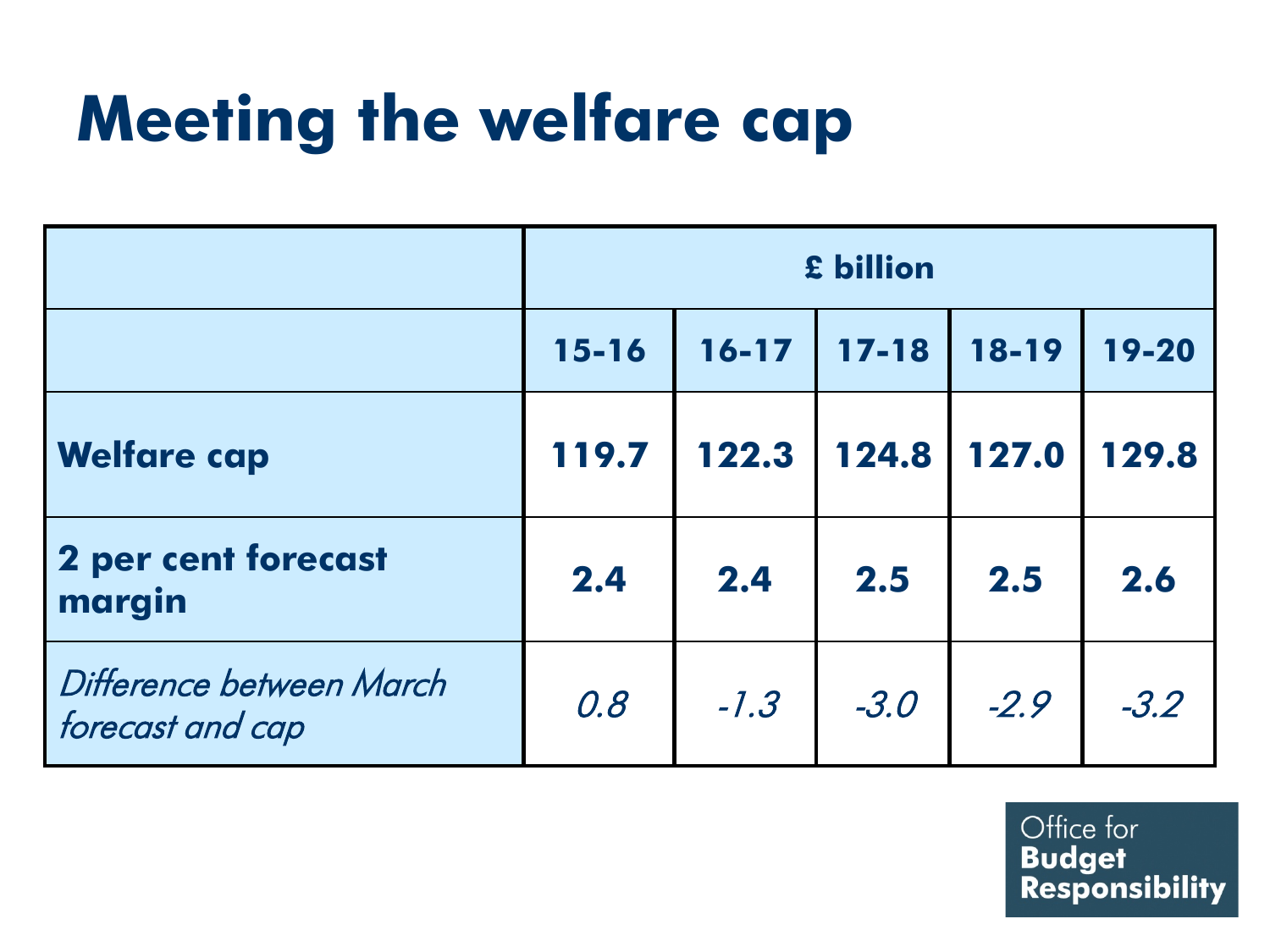# **Risks to the forecasts**

#### • **Risks remain to the cap**

- Housing benefit: trends in housing tenure and rents
- Incapacity, disability and UC: delivery challenges
- Inflation via uprating
- **To date good news on inflation has created space to pay for bad news on delivery**
- **Looking ahead, Conservative manifesto promised £12bn from welfare savings in 17-18**
- **But bear in mind that policy changes don't always raise/cost amount first estimated**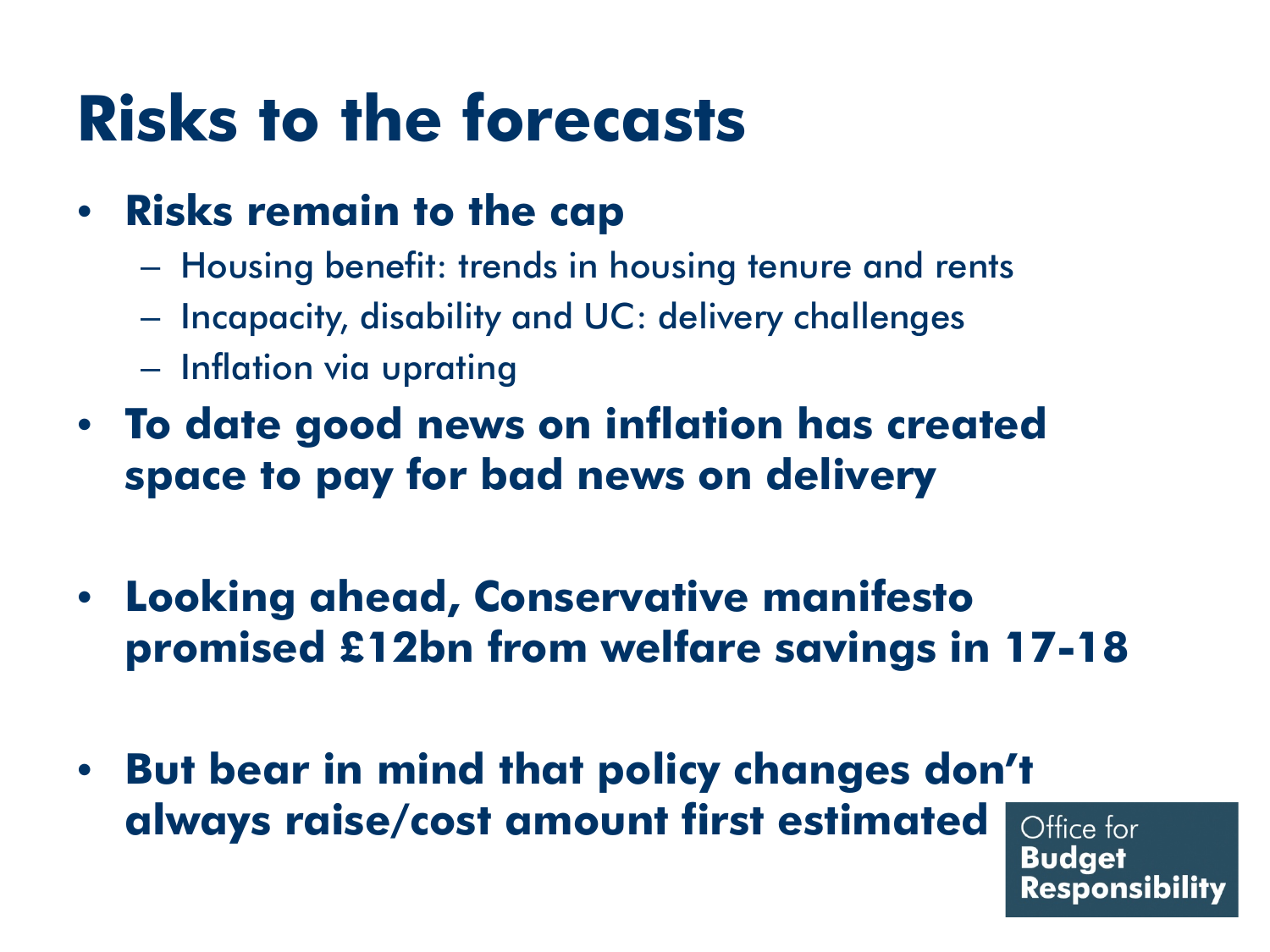# **Revisiting past costings**

#### • **'Triple lock' pension uprating**

- Forecast to cost £0.4bn in 14-15. Now £2.9bn
- **Switch from RPI/ROSSI to CPI uprating**

– Forecast to save £2.6bn in 14-15. Now £2.1bn

#### • **Child benefit withdrawal at high incomes**

– Forecast to save £2.2bn in 17-18. Now £1.6bn

#### • **Tax credits operational changes**

– Forecast to save £1.2bn in 14-15. Now £0.4bn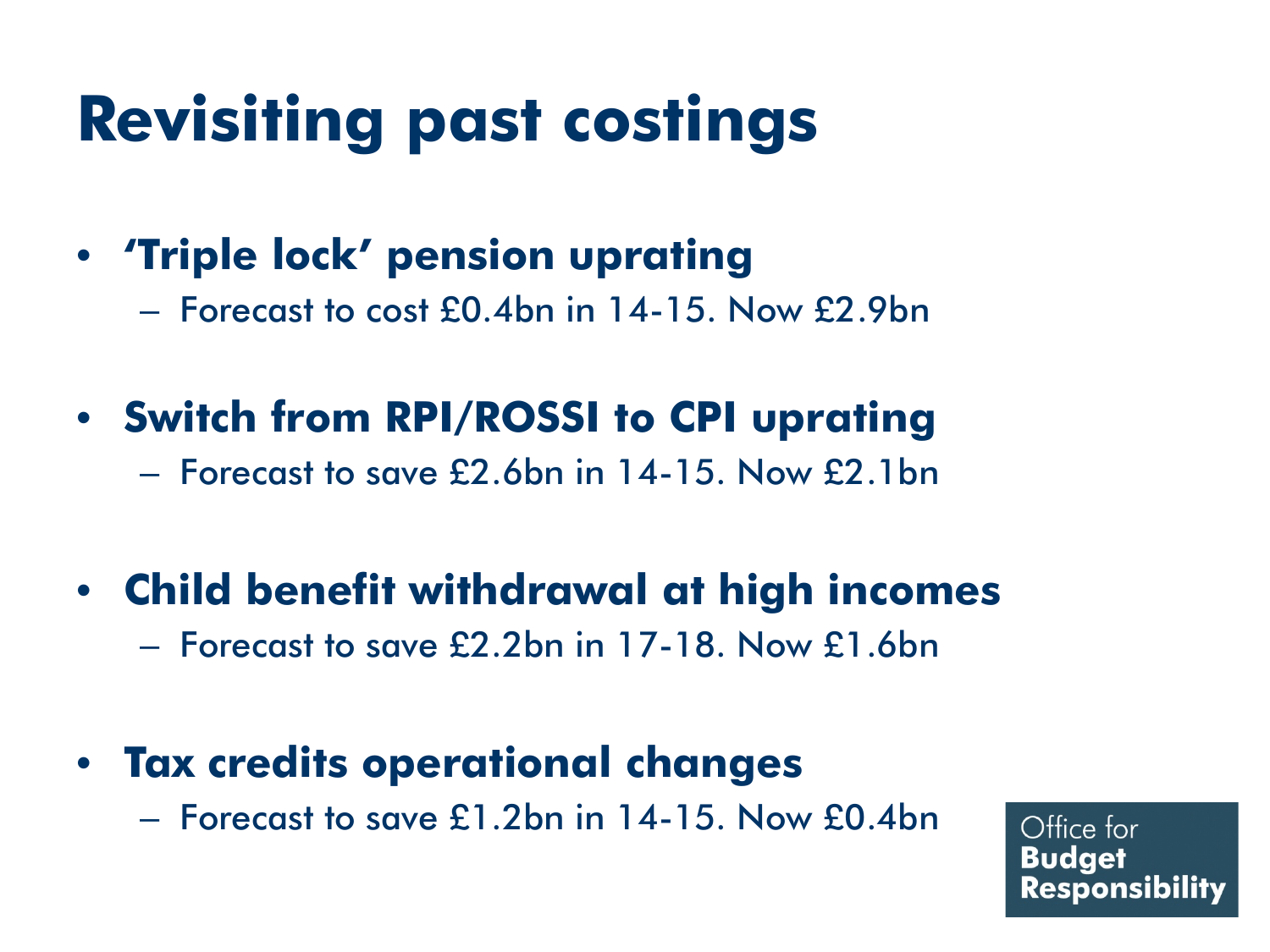# **International context**

- **'Social protection' as defined by OECD and EU (inc health and other benefits in kind)**
- **Compare UK and other Anglophone countries to OECD average and Continental Europeans (Bismarckian) and Nordics (higher spenders)**

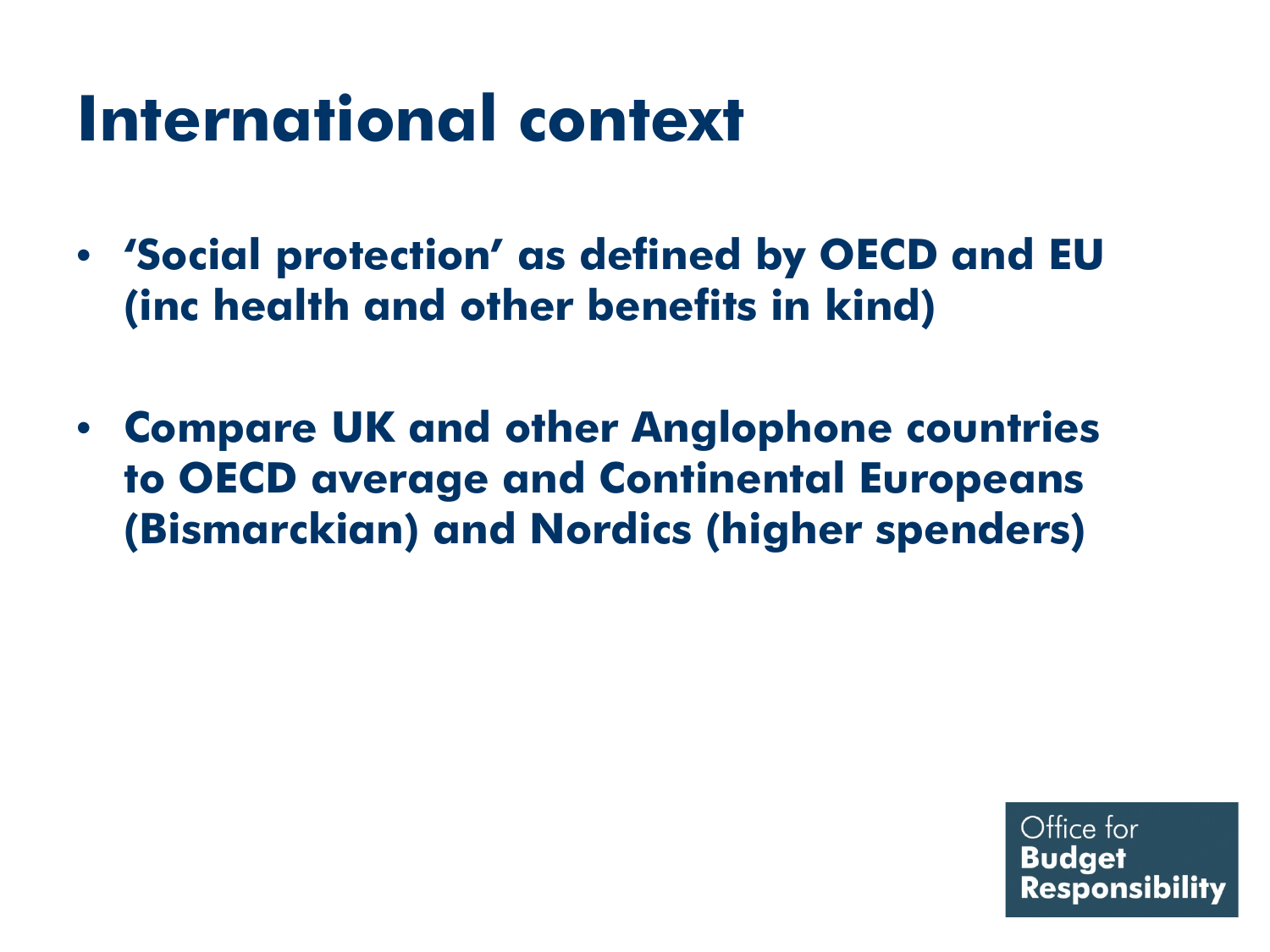# **Public spending**

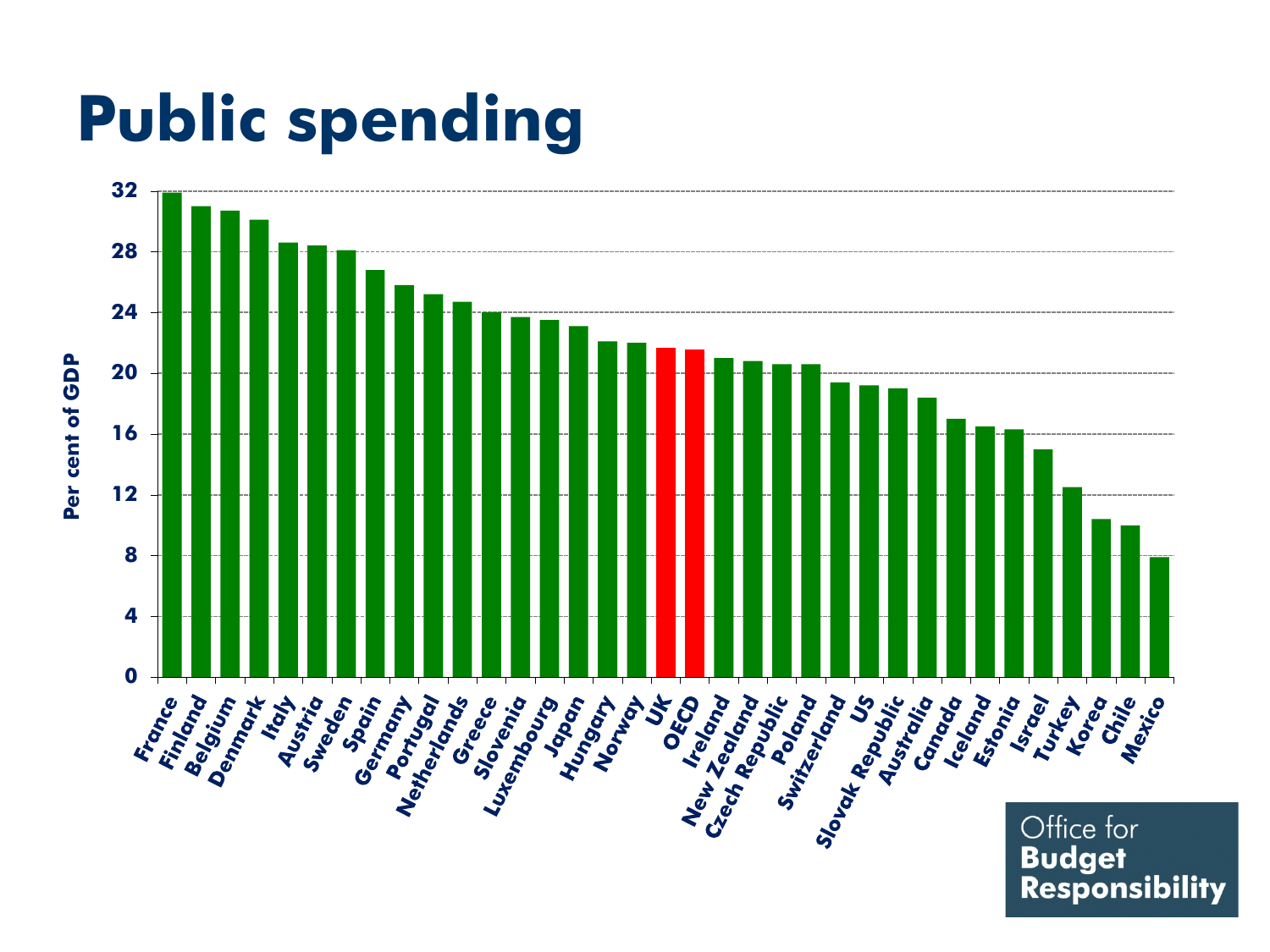# **Net total spending**